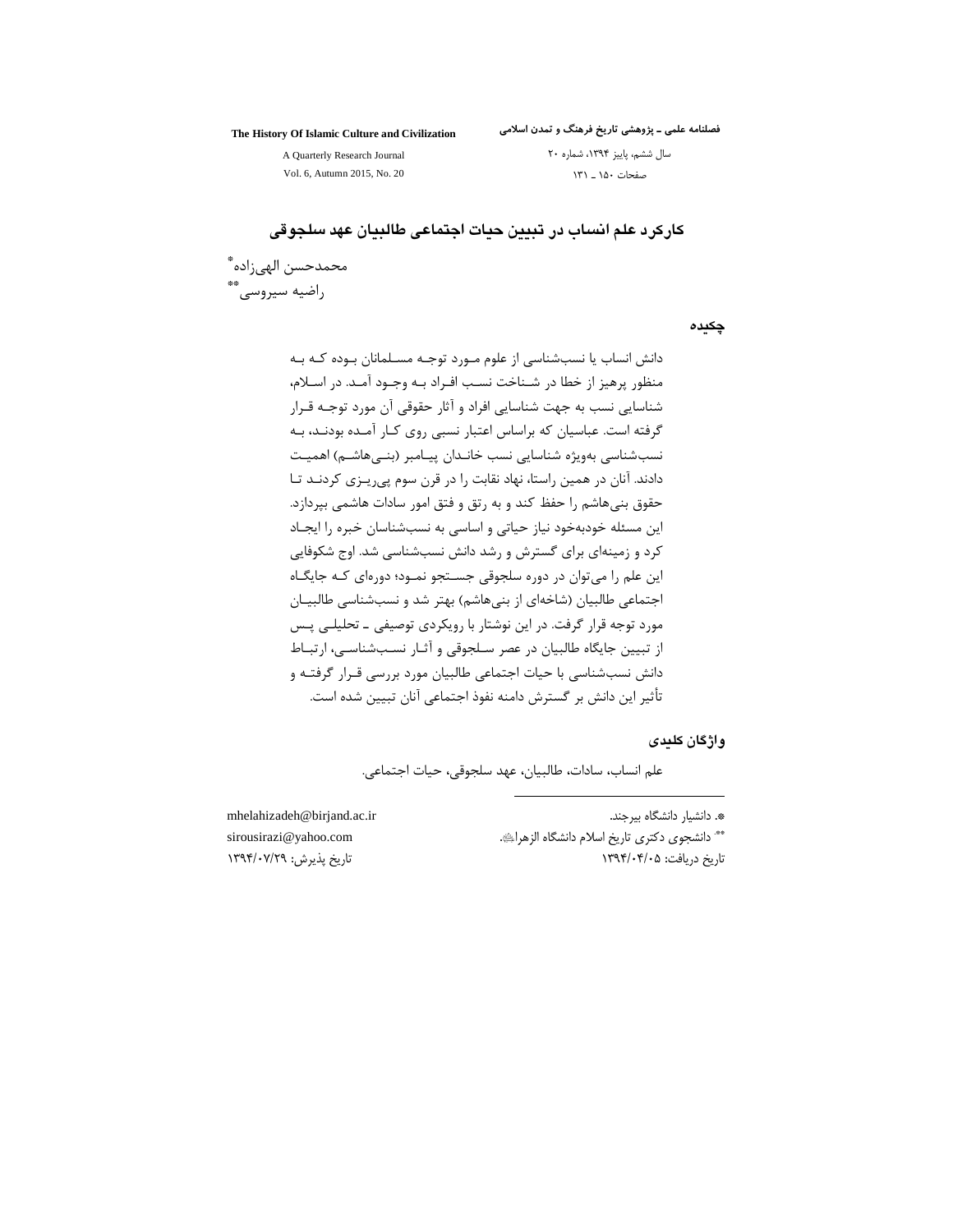#### طرح مسئله

واژه «نسب» و جمع اَن «انساب»، به معنای خویشاوندان و نزدیکان است و در اصـطلاح بـه دانشـی گفته میشود که به شناسایی و تعیین نسب افراد میپردازد و دارای ابعاد سیاسـی، دینـی و اجتمـاعی است و هدف آن احتراز از خطا در نسب اشخاص است.

در مورد پیدایش علم نسبشناسی تاریخ دقیقی نمی توان تعیین کرد، ولی اعراب جاهلی نسبت به تعیین و تعریف نسب خود اهتمام ویژهای داشتند و در حفظ آن می کوشیدند. ازآنجاکه نسب در جامعه جاهلی کارکرد هویتبخشی داشت و ساختمان قبیله بهعنوان تنها مرجع هویـتبخـش، بـر نسـب و پیوند نسبی میان افراد استوار بود، اعراب نسبت به آن تعصب داشتند و در برابـر سـایر قبایـل بـه آن افتخار می کردند (حسب) و به گاه خطر با جان از این حیثیت دفاع می کردند(عصب).

اهمیت شناخت نسب افـراد، پـس از بعثـت نیـز جایگـاه خـود را حفـظ کـرد؛ زیـرا در ایـن دوره نسب شناسی ًمبنای شرعی و عرفی بسیاری از مسائل جاری شد. رسول گرامـی اسـلامﷺ فرمـود: «تعلموا من انسابکم ما تصلون ارحامکم.»<sup>\</sup> در این روایت فراگیری نسب شناسی در راسـتای انجــام فریضه صله رحم مورد تأکید قرار گرفته است. ازاین و اهتمام به حفظ نسب در اسـلام بـرای اجـرای احکام شرعی و رشد فضیلتهای اخلاقی تقوا و صله رحم بود.

از دوره خلیفه دوم، نسب شناسی در دستور کار حکومت قرار گرفت. او معیـار نسـب را در تقسـیم بیتالمال دخیل کرد. وی فرمان داد تا انساب مسـلمانان را در دفـاتری ثبـت نماینـد. در ایـن دفـاتر، انساب بهواسطه نزدیکی به پیامبرﷺ تقسیم بندی شدند؛ عدنانیان (اعراب شمالی) را بـر قحطانیــان (اعراب جنوبی) برتری داده و در میان عدنانیان، مضر را بر ربیعه، در بین مضری ها قریش را بـر غیـر قریش، و در میان قریشیان، پنی هاش<sub>م د</sub>ا بر بقیه مقدم داشت. <sup>۲</sup> با روی کار آمدن عثمان که نسبش به بنیامیه میرسید، زمینه تفاضل و برتریجویی بنیامیه فراهم شد.

خلفای اموی (۱۳۲ \_ ۴۱ ق) با برتری دادن تبار اموی بر سایر تبارهای قریشی، نظامی نسبی بر این اساس به وجود آوردند. بدین ترتیب در این دوره، اهمیت نسـب و نسـبشناسـی هرچـه بیشـتر افـزایش یافت. نزدیکی خلفای اموی با نسابهها این مسئله را به خوبی نشان میدهد؛ چنان که ابرش کلبی نسـابه، از نزدیکان هشام بن عبدالملک بود<sup>۲</sup> و حتی برخی امویان مانند ولید بن روح، خود نسابه بودند.

١. ابن ابي الحديد، شرح نهج البلاغه، ج ١٢، ص ٧١. ٢. بلاذري، فتوح *البلدان*، ج ٣، ص ٥۴٩.

٣. مصطفى، تاريخ العربي و المورخون، ج ١، ص ٢٤.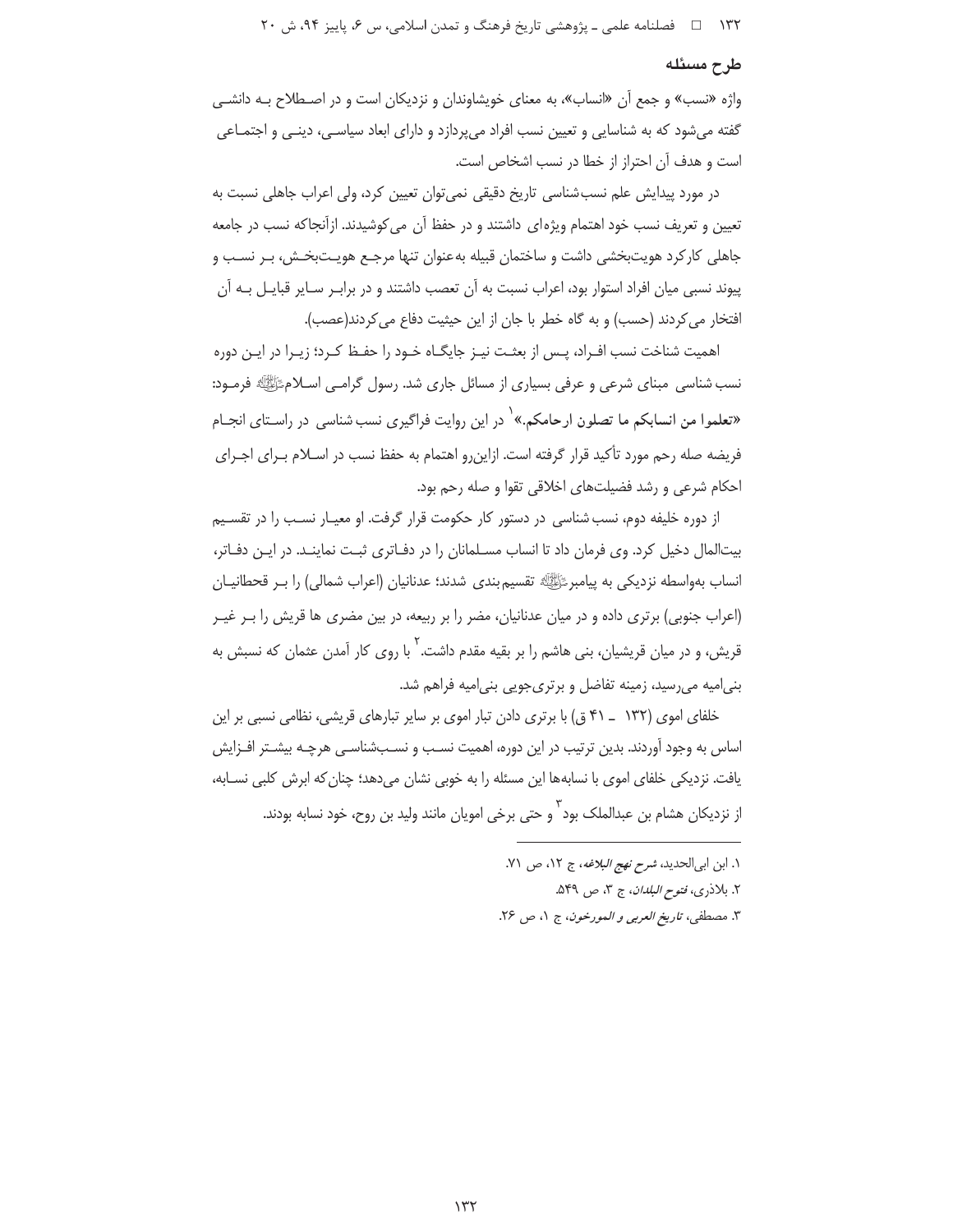## کار کرد علم انساب در تبیین حیات اجتماعی طالبیان عهد سلجوقی ⊥ ۔ ۱۳۳

عباسیان در سال ۱۳۲ ق حکومت خود را با تکیه بر اصالت نسبی و انتساب به بیـت پیـامبرﷺ یاپهریزی کردند و بار دیگر بنے هاشم در اولویت نسبے قبرار گرفتنـد. در ایـن دوره (۶۵۶ ـ ۱۳۲ ق)، عباسيان (بنيءباس) و طالبيان (نسل ابوطالب، عمدتاً نســل علــيﷺ) دو شــاخه اصــلي بنــي هاشــم (هاشمیان) محسوب می شوند. در قرن دوم هجری، حسنیان (شـاخهای از علویـان، نسـل حسـن بـن على ُڭَلا) با قيام هاي متعدد حقانيت عباسيان را در دستيابي به خلافت زير سؤال بردند. آنان با طـرح شایستگی های خود برای کسب خلافت بر مبنـای قرابـت بـا پیـامبر ﷺ و غاصـب قلمـداد کـردن عباسیان، سطح جدیدی از مناسبات عباسی \_ علوی را رقـم زدنـد. در قـرن سـوم هجـری مناسـبات درونهاشمی به تدریج از سطح خصمانه به سطح درک متقابل تغییر نمود. گرچه عباسـبان معتقـد بـه برتري خاندان عباس بر خاندان على ﷺ بودند، اما به موجب گستره حوزه جغرافيايي سكونت علويان و نفوذ بالاي اجتماعي آنان كه بر پايه قوى نزديكي به رسول اللهﷺ اسـتوار بـود، بـه ايـن نتيجـه رسیدند که مقام علویان را در جامعه به رسمیت بشناسند. در همین راستا متوکل (۲۴۷ ــ ۲۳۲ ق)  $'$ یـا مستعین (۲۵۲ \_ ۲۴۸ ق) <sup>۲</sup> نهاد نقابت را تأسیس نمود. این نهاد تولیت تمـامی هاشــمیان ازجملــه دو خاندان عباس و ابوطالب (علىﷺ) را برعهده داشت. سرپرستي و رسيدگي به امور مختلـف حقــوقي، قضایی و اقتصادی بنیهاشم از وظایف اصلی نقیب بود. در این زمینه شناسایی و تعیـین نسـب افـراد خاندان هاشمي و بررسي چگونگي و صحت نسبشان، اولين و مهم ترين اقدام بـه حسـاب مـي آمـد. ازاین رو همزمان با شکل گیری نهاد نقابت، توجه به علم انساب بیشتر شد. با تفکیک نقابت طالبیان از عباسیان در سال ۲۵۱ ق، ٰ نسبشناسی آل!بی طالب به شکل مجزا مورد توجه قرار گرفت و به تـدریج به صورت علمي مستقل با عنوان علم انساب آل ابوطالب درآمـد. در عهـد سـلجوقي (۵۵۲ \_ ۴۲۹ ق) نسبشناسی آل|بوطالب بیش از پیش مورد توجه قرار گرفت و همان گونه که خواهد آمد، نسـابههـای بسیاری به امر تعیین نسب علویان و طالبیان مشغول بودند.

با توجه به مطالب فوق، سؤال اصلی که در این پژوهش دنبال می شود، به شرح زیر است: نقش علم انساب در حیات اجتماعی طالبیان دوره سلجوقی چه بود؟ در پاسخ به سؤال فوق، این فرضیه مطرح است که به سبب جایگاه و اهمیـت سـادات طـالبی در

١. ماوردي، احكام السلطانيه و الولايات الدينيه، ص ١٢٢؛ متز، تمدن اسلامي در قرن چهارم هجري، ص ١٧٧.

۲. خالقی، دی*وان نقابت: پژوهشی درباره پیدایش و گسترش اولیه تشکیلات سرپرستی سادات، ص ۹*۴؛ مدرسی طباطبایی، «نقابت سادات و برنامه کار نقیب»، *مجله آینده*، ش ١١ ـ ١٠، ١٣۵٨، ص ٧۵٨.

٣. ابن شدقم، *زهرة المقول*، ص ٧٧.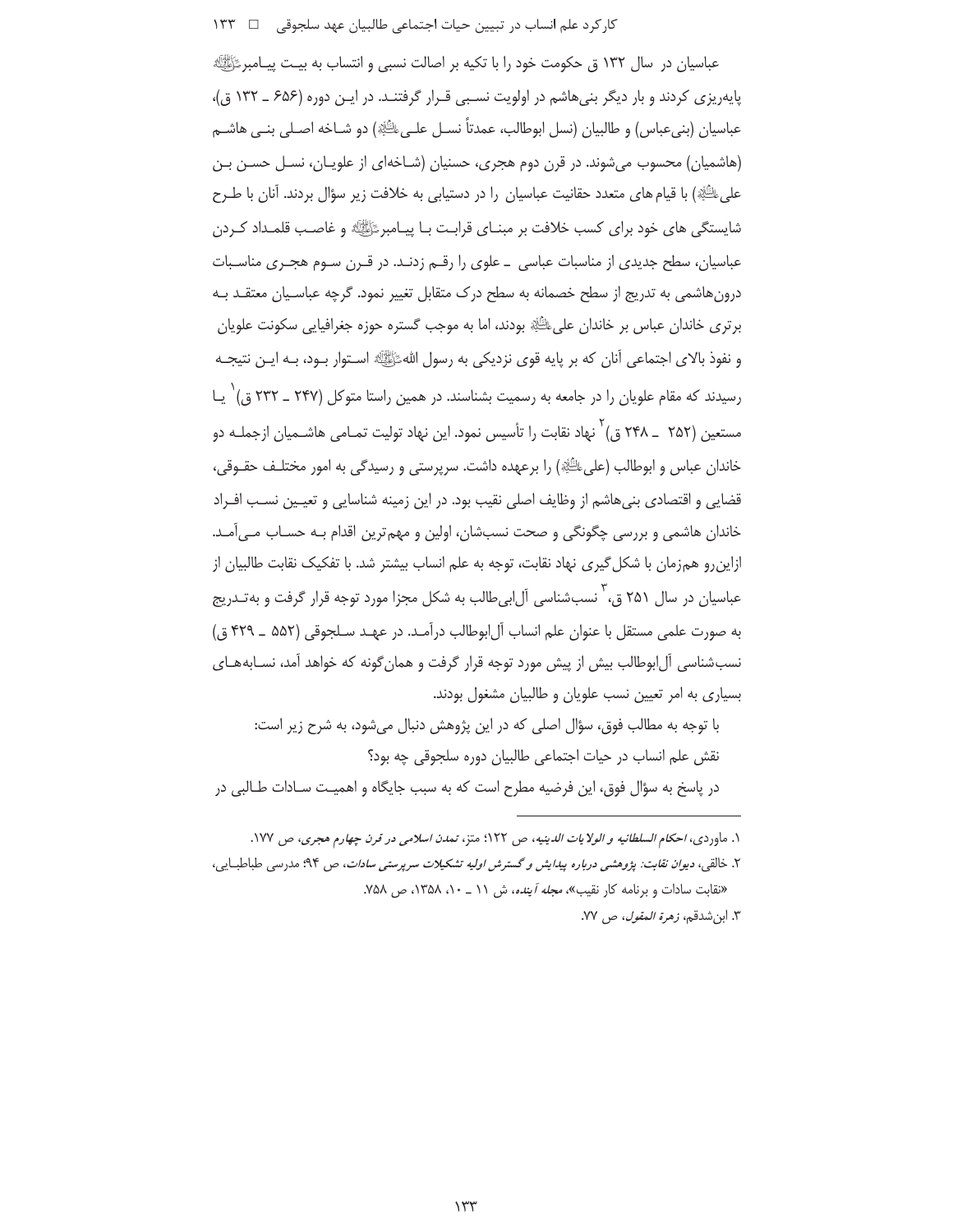۱۳۴ = ه فصلنامه علمي ـ یژوهشي تاریخ فرهنگ و تمدن اسلامي، س ۶، پاییز ۹۴، ش ۲۰

عصر سلجوقي، نسابه ها با تأليفات متعدد و مصاحبه با طالبيان، نقش بسزايي در تعيـين دقيـق نسـب افراد، مصون ماندن شجره طالبيان از انحراف و بهبود حيات اجتماعي آنها داشتند.

در زمینه علم انساب طالبیان، پژوهش هـایی صـورت گرفتـه کـه مهـم تـرین آنهـا را موریموتـو، پژوهشگر ژاپنی انجام داده است. وی در مقاله «شکل گیری علم انساب آل ابی طالب در قـرون چهـارم و پنجم هجری» نحوه دقیق شکل گیری علم انساب و نحوه کسب اطلاعات در مورد نسب را تشریح نموده است. موریموتو در تحقیقی دیگر با عنوان «مطالعه ای مقـدماتی دربـاره پراکنـدگی جغرافیـایی نقابه الطالبيين» به ترسيم دقيق نواحي استقرار نقباي طالبيان پرداخته است. تحقيقات ديگري نيـز در رده موضوعی نهاد نقابت صـورت پذیرفتـه کـه در آن از نحـوه پیـدایش نقابـت طـالبیین و سـازمان تشکیلاتی آن سخن رفته است.<sup>\</sup> نویسندگان در این مقاله با نگاهی متفـاوت، بـه تـأثیر و تـأثر علـم نسبشناسی و جایگاه اجتماعی طالبیان پرداختهاند.

علم انساب آلابيطالبﷺ

اولین نسابه که کتاب مستقلی درباره انساب اّل|بی طالب تصـنیف کـرد، ابوالحسـین یحیـی بـن الحسـن العقيقي (٢٧٧ \_ ٢١۴ ق) بود. اين شخص كه مطابق روايات، نقيب مدينـه هـم بـود، در محافـل علمـي انساب به «یحیی نسابه» مشهور بوده است. تألیف وی، یعن*ـی انساب آل|بی طالب* کـه متأسـفانه مفقـود شده است، ٰ منبع مهمی برای نسابههای بعدی بود. نسبنویسی آل!بیطالب از این پس شکل فعالی بـه خود گرفت و تحت ضوابط و قواعد خاصی درآمد. بنا به تحقیقات موریموتـو در مـورد پراکنـدگی نقابـت طالبیان، از نیمه قرن چهارم هجری این نهاد به طور گسـتردهای اشـاعه یافـت. <sup>\</sup> نقبـا سـعی داشـتند تـا انسجام و يكپارچگي آل|بي طالب را حفظ نمايند. به همين سبب، شبكه وسيع علمي پديد آوردند.

در نیمه قرن چهارم هجری، بغداد را میتوان مرکز علمی نسب شناسی برشمرد. بغداد که در ایـن زمان تحت سیطره دولت شیعی مـذهب آل بویـه قـرار داشـت، مهـد پـرورش عالمـان برجسـتهای در زمینههای مختلف دینی بود. در سایه حاکمیت آل بویه در بغداد، نسابههای برجستهای ظهور کردند. از

۱. ازجمله تحقیقات در باب نهاد نقابت مقاله «دیوان نقابت: پژوهشی درباره پیدایش و گسـترش اولیـه تشـکیلات سرپرستی سادات» اثر محمدهادی خالقی و مقالهای دیگر با عنوان «نهاد نقابت در خراسان طی قرون چهـارم و پنجم هجری» می باشد که نویسندگان این مقاله، تحریر آن را برعهده داشتهاند. مقاله دیگر در ارتبـاط موضـوع مقاله «علویان خراسان و روابط درونگروهی و برونگروهی آنان طی قرون چهارم تا ششم هجری» است کـه نویسندگان مقاله در آن به نحوه ارتباطات علویان پرداختهاند.

٢. العمرى، المجدى في انساب الطالبيين، ص ٢٠٣ \_ ٢٠٣.

۳. موریموتو، «مطالعهای مقدماتی درباره پراکندگی جغرافیایی نقابه الطالبیین» *آینه میراث*، ش ۲ ـ ۱، ۱۳۸۶، ص ۱۱۸.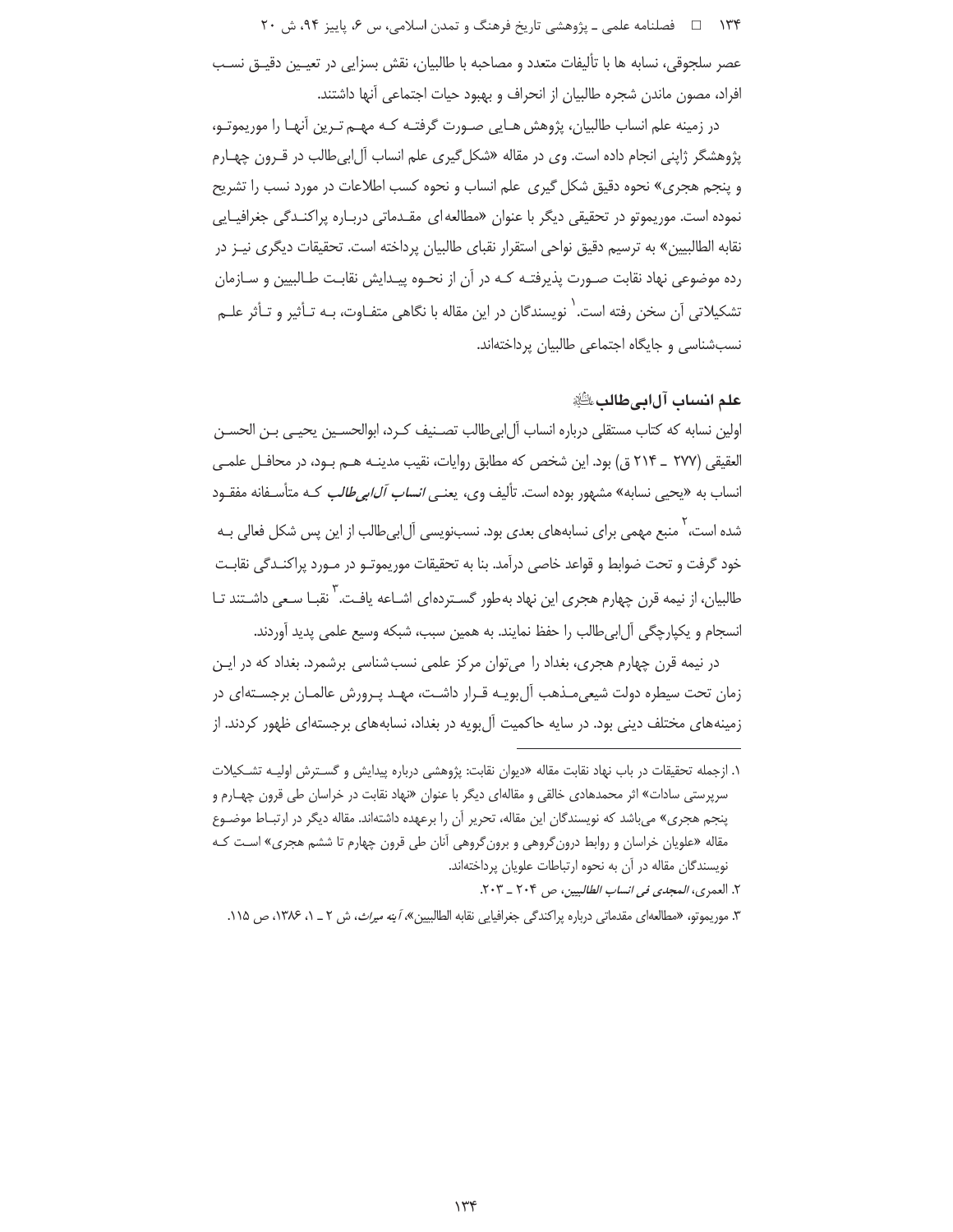کار کرد علم انساب در تبیین حیات اجتماعی طالبیان عهد سلجوقی ۔ □ ۱۳۵

مهمترین علمای نسبشناس، شیخالشرف عبیدلی (۴۳۷ ـ ۳۳۸ ق) بـود. وی در علـوم دیگـر روزگـار خود، بهخصوص در شعر و تصنیف سرآمد بوده و کتابی حجیم در این زمینه داشته اسـت. ٰ کتـابی بــا عنوان *تهذيب الانساب و نهاية الاعقاب* از وي به جاي مانده است كه از مصادر علم نسب شناسي به شمار می رود. مؤلف در این کتاب، تنها افرادی را که نسبشان متصل بود، ذکر کرده و از نقل نسـب افرادی که نسبشان منقرض شده، اجتناب ورزیده است. آن چنان کـه خـودش بیـان کـرده، قصـد وی اثبات اتصال نسب طالبیان و تصحیح انساب آنان بوده است.<sup>۲</sup>

نسبشناس دیگر، ابوالغنائم عبدالله حسن بـن محمـد (۴۳۸ \_ ۳۷۸ ق) بـود. وی در دمشــق کـه تحت سلطه دولت فاطمیان بود، میزیست. فاطمیان که بنیان اصلی حاکمیتشان بر پایه ادعای نسب قرار داشت، برای نسابهها اهمیت و جایگاه بالایی قائل بودند. القادر بالله عباسبی (۴۲۲ \_ ۳۸۱ ق) در سال ۴۰۲ ق اعلامیهای به امضای علمای بزرگ شیعه در بطلان نسب فاطمیـان در بغـداد منتشـر ساخت.<sup>۲</sup> از مهم ترین واکنش های فاطمیان در این خصوص، حمایت از نسابه های بزرگ آن عصر بود تا بر صحت نسب آنان مهر تأیید بزنند. ابوالغنائم علوی از جمله این نسبشناسان بود کـه در دمشـق منزلتی والا و مقامی رفیع داشت. شهرت اصلی ابوالغنائم به دلیل سفرهای مختلف به خراسان و مغرب براي جمع[ّوري اطلاعات انساب طالبيان بوده اسـت. وي در أنجـا بـا جمـاعتي از نسـابه هـا ازجملـه شيخ|لشرف عبيدلي و ابوعبدالله طباطبابي ديدار كرده است. <sup>1</sup> مه<sub>م</sub> ترين اثر او **نزم***ة العبون المشــتاقين الی وصف الغر المیامین* که در بیش از ده جلد تنظیم شده و به بررسی نسب آل ابی طالب اختصــاص داشته، مفقود شده است.<sup>۵</sup>

طی قرن پنجم هجری که مصادف با دوره سلجوقی بود، نسبشناسانی ظهـور کردنـد کـه بـا تألیفـات ارزشمند خود، انساب آل|بی طالب را به کمال رساندند. رشد و تعالی علم انساب بیش از هر چیـز وابســته بـه نهاد نقابت بود و در حقیقت، نسابهها کارگزاران این نهاد مقدس بودند. در قرن چهارم و پنجم هجـری، نقبـا به واسطه مهاجرت طالبیان به نقاط مختلف، در شبکه وسیع جغرافیایی پراکنـده بودنـد. حسـین بـن محمـد بن قاسـم، ابوعبـدالله علـوى حسـنى معـروف بـه ابـنطباطبـا (۴۴۹ ـ ۳۸۰ ق)، نخسـتين فـرد از سلسـله

١. عبيدلي، تهذيب الانساب ونهاية الاعقاب، ص ١.١ رازي، الشجرة المباركه، ص ١٥۶.

٢. عبيدلي، تهذيب الانساب و نهاية الاعقاب، ص ٤.

٣. مقريزي، اتعاظ الحنفاء باخبار الائمة الفاطميين الخلفاء، ص ٢٢.

۴. العمري، *المجدي في انساب الطالبيين*، ص ١٨٠.

۵. صفدي، *الوافي بالوفيات*، ج ۱۶، ص ۱۲۹.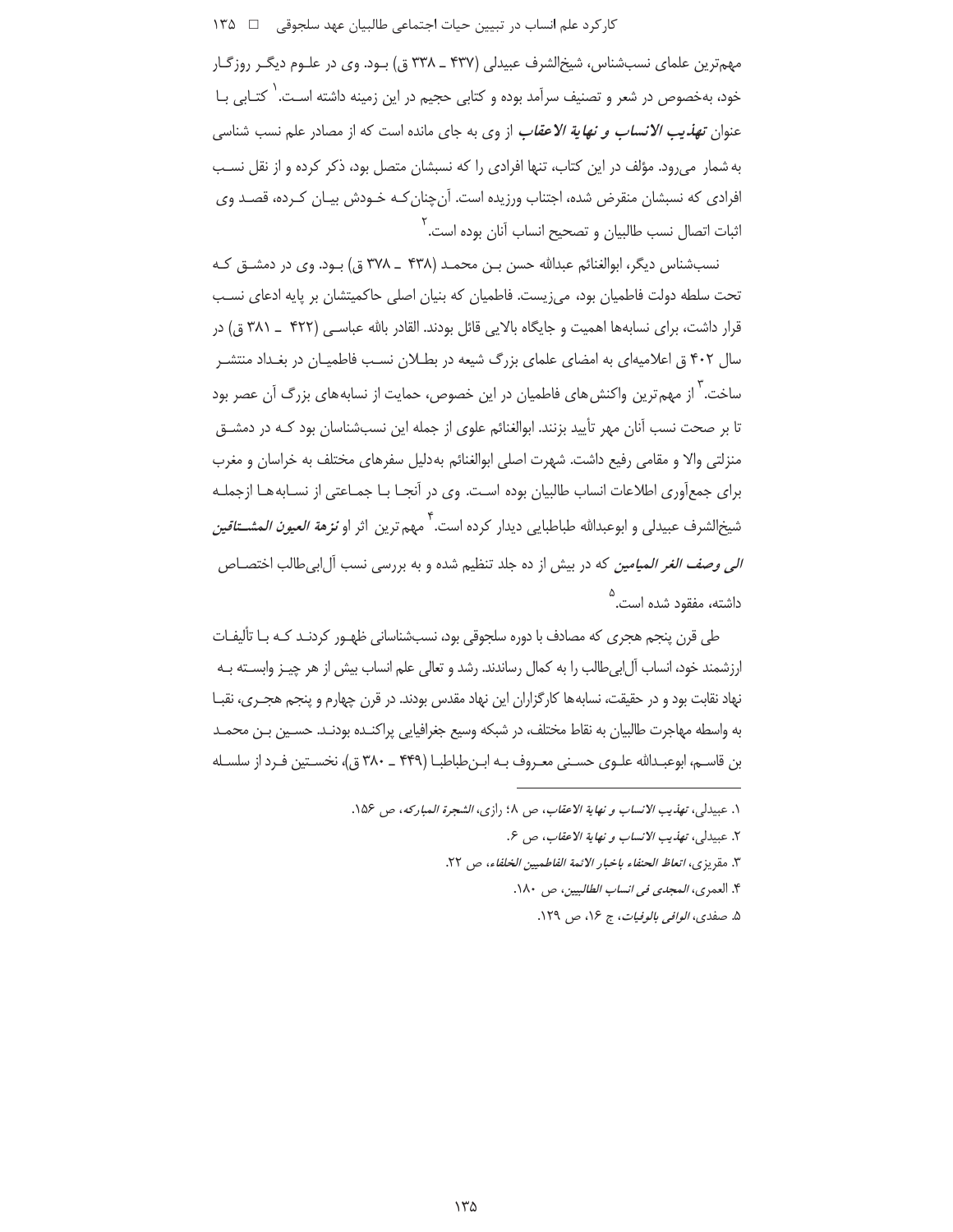۱۳۶ = 1 فصلنامه علمي ـ یژوهشي تاریخ فرهنگ و تمدن اسلامي، س ۶، پاییز ۹۴، ش ۲۰

نسبشناسان مے باشد که در دورہ سلجوقی ظهور کرد. گرچه محل اصلی فعالیت ابن طباطبا مانند اسـلافش بغداد بود، اما سفرهایی طولانی به ری و نیشابور داشت. سفرهای ابنِ طباطبا را میٍتوان را بر دو وجـه تفسـیر نمود: از یک سو ممکن است که کثرت طالبیان مقیم این شهرها، وی را برای جمعآوری اطلاعـات رهسـپار این شهرها کرده است، ولی مطلب مهمتری که میتوان در باب علت این سفرها ارائه داد، انتخـاب نیشـابور یس از نبرد دندانقان بهعنوان مرکز حاکمیت سیاسی در ۴۳۱ ق بود. <sup>(</sup> اگر این فرضیه صـحت داشــته باشــد، ارتباط عمیق نسابهها را با حاکمان سیاسی نشان می دهد.

فرد بعدی از سلسله نسبشناسان، نجمالدین ابوالحسن علی بن ابوالغنائم محمـد (۴۶۰ ـ ۳۹۰ ق) بود که به علت انتساب به نیایش، عمر الاطرف، فرزند حضرت علـی اللَّهُ آ، بـه عمـری و نیـز علـوی مشهور است. <sup>۲</sup> وی مانند پدرش ابوالغنائم، حامی فاطمیان بوده و در سـفری کـه در سـال ۴۴۳ ق بـه مصر، مركز خلافت فاطميان داشته، برخي از آثار خود را به مجدالدوله ابوالحسن احمد، نقيب النقبـاي طالبیان در حکومت فاطمیان عرضه کرده است.<sup>۴</sup> ابوطالب محمد، پسر مجدالدوله از عمری خواسـت<sup>۵</sup> تا کتابے مختصر در انساب بنگارد.<sup>۶</sup> او نیز کتاب را به پاس عنایت مجدالدوله بدو منسوب کرد و آن را *المجدى* ناميد. *المجدى* در نسب پيامبر اكرمﷺ و امامان شـيعه تــا امــام جـوادﷺ و فرزنــدان و نوادگان آنها نوشته شده<sup>۷</sup> و عمری مذاهب علمـای انسـاب و اخـتلاف آرای آنـان را نیـز در ایـن اثـر گنجانده است. محل تولد عمري بصره بود و همانجا پرورش يافت و بنا به گفته خـودش، از كـودكي به دانشهای گوناگون و بهویژه نسبشناسی پرداخت.<sup>۸</sup> ابوالحسن عمری در سال ۴۲۳ ق از بصره بـه موصـل مهـاجرت كـرد و در ايـن شـهر همسـر گزيـد و مانـدگار شـد. وي بـراي كسـب تجربـه و دانش|ندوزی، به سرزمینها و شهرهای بسیاری چون رمله، نصیبین، شام، میاف|رفین، مصـر، عمـان، کوفه و عکبرا مسافرت کرد. <sup>۹</sup> به نظر می رسد عمری طی سال های ۴۰۷ تا ۴۲۰ ق، اگـر نـه یکسـره،

> ١. راوندي، راحة الصدور و آية السرور، ص ١٠٠. ٢. مروزي الازوارقاني، *الفخري في انساب الطالبيين*، ص ١٧٣. ٣. ابن شهر آشوب، م*عالم العلماء*، ص ٤٨؛ العمري، *المجدي في انساب الطالبيين*، ص ١۵٧. ۴. همان، ص ۴. ۵. همان، ص ۳۶. ۶ همان، ص ۵. ٧. همان. ٨. همان، ص ٢٩١. ۹. همان، ص ۳۵.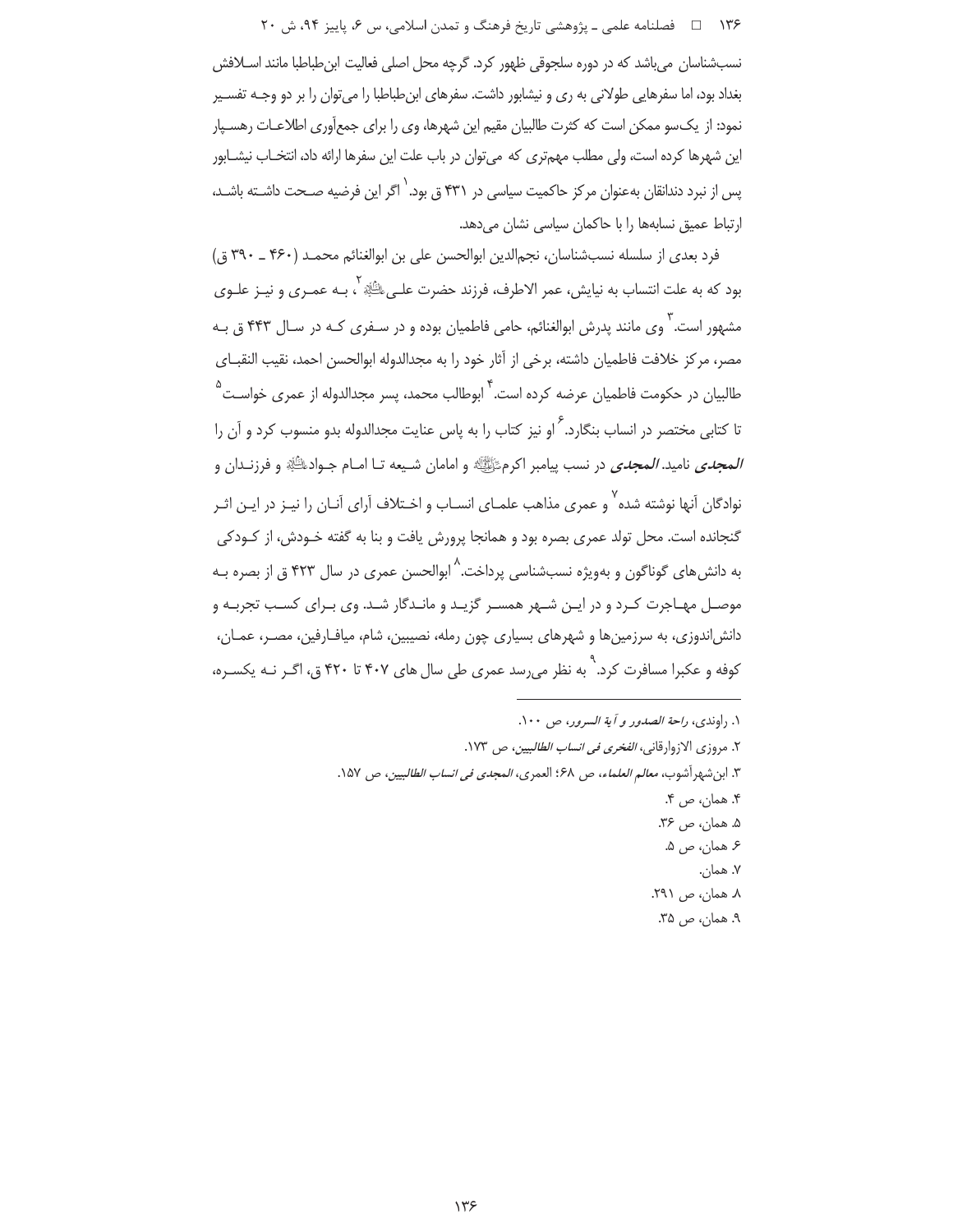دست کم بسیاری از اوقات را در بغداد بـهسـر بـرده باشـد. ٰ بـه نوشـته ابـنِ طقطقـی، وی در موصـل درگذشت. عمری علاوه بر اینکه بنا به شهادت منابع، سرآمد نسبشناسان روزگار بوده، در شـعر، ادب و فقه دستے واشته است. `

دیگر سرآمد نسبشناسی که می توان وی را آخرین فرد از حلقه نسبشناسان مقیم بغداد برشمرد، شیخ شرف ابوحرب محمد بن حسن دینوری (م ۴۸۰ ق) بود. از وی بهعنوان رافضی یاد شده که لقب شیعیان امامیه بوده است. خلیفه عباسی او را به غزنه فرستاد و در آنجا سمت نسابگی شهرهای ایـران را برعهده داشت. وی مدتی که در بغداد بود، با سرآمدان علم انساب، شیخ شرف ابوالغنایم عبدالله بن حسن علوی عبیدلی و ابوالحسن عمری رابطه علمی برقرار کرد. ابوالحسن عمـری کـه در بغـداد بـه دیدار او رفته، او را اعلای زمان در علم انساب دانسته و او را به فضیلت و صداقت ستوده است. <sup>'</sup>

با ظهور نسبشناس بعدی، خط سیر جدیدی در مراکز علمی نسب باز شد. ابواسماعیل طباطبایی كه احتمالاً يس از سال ۴۷۹ ق تولد يافته، پس از انتقال پايتخت سلجوقى به ري و اصفهان ً، به آنجا مهاجرت کرد و سمت نسابگی را در اصفهان یافت. از مشایخ ابواسماعیل، امام مرشدبالله زیـن شـرف یحیی، امام زیدی بوده که در سال ۴۴۶ ق با او بیعت کرده است. امام مرشد بالله علاوه بر علم نسب، در شعر و حدیث نیز فعالیت می کرده است. سید اجل امام نسابه مستعین بالله ابوالحســن علــی نیــز از اساتید ابواسماعیل بود که سمت نقابت را در آمل و طبرستان برعهده داشت. در سفری کـه مسـتعین در سـال ۴۶۳ ق بـه اصـفهان داشـت، ابواسـماعیل بـه حضـور وی رسـید و از دانـش او در زمینـه نسبشناسی بهره برد. از دیگر اساتیدی که ابواسماعیل روابط علمی با آنان برقـرار مـی کـرد، شـریف نسابه شیخ شرف ابوحرب احمد بن محمد دینوری و سید ابومحمد حسن بن زید هروی بودند.<sup>۵</sup>

شهرت ابواسماعیل به سبب تألیف کتابی بیiظیر در علم انسـاب و شـیوه نگــارش متفــاوت ایــن کتاب می باشد. این کتاب فرهنگ نام جاهاست که بعد از ذکر نام هر ناحیه، انساب طالبیان مربوط بـه آنجا آورده شده است. به نوشته ابواسماعیل طباطبایی، انگیزه تدوین کتاب در این شکل، بررسی صـحت انساب طالبيان براساس محل اقامت آنان بود.

١. همان، ص ١٢٠ \_ ١١٩.

۴. نیشابوری، ۱۳۳۲: ۵۸ ـ ۵۶.

۵. ابن طباطبا، *منتقلة الطالبيه*، ص ۳۶.

٢. ابن عنبه، عم*دة الطالب في انساب آل ابي طالب*، ص ٣۶٨.

٣. العمري، *المجدي في انساب الطالبيين*، ص ٢١۵؛ ابـن فنـدق، *لبــاب الانســاب والالقــاب الاعقــاب*، ج ٢، ص ٤٣٩؛ ابن عنبه، *عمدة الطالب في انساب آلابي طالب*، ص ٣٨٩.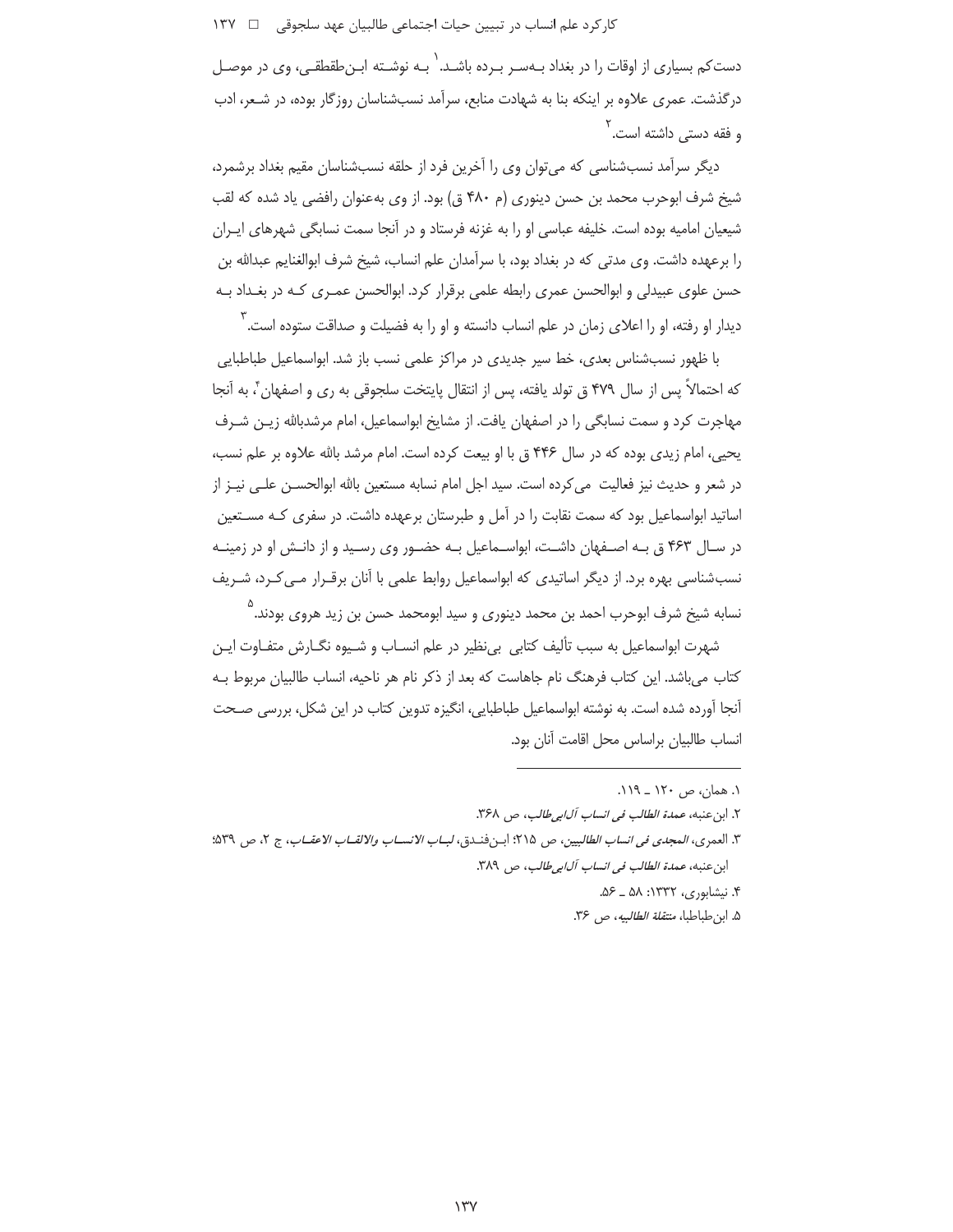۱۳۸ = هصلنامه علمی ـ یژوهشی تاریخ فرهنگ و تمدن اسلامی، س ۶، پاییز ۹۴، ش ۲۰

این شیوه، زحمت نسابه ها را تا حد زیادی کم می کرد؛ زیرا قبلاً با مراجعه هر طالبی بیگانه مجبـور بودند نسب آن طالبي را در كتب انساب مبسوط` يا مشجر (بحر الانساب)` جستجو كنند. نـوع ديگـر نگارش، تهیه فهرستهایی بود که جهت سهولت بررسی صحت انساب نوشته میشد؛ مانند فهرست «ادعیاء»، ` یعنی افرادی که به دروغ مدعی سیادت می شدند، فهرست منقرضـین، یعنـی کسـانی کـه اعقابشان باقی نماندہ بودند، یا فھرست «دار جبین»، یعنے کسـانی کـه فرزنـد ذکـور از خـود بـاقی نگذاشته بودند. البته صحت انساب مربوط به ادعیاء، منقرضین یا دارجین رد میشد. ایـن شـیوه هـای تصنیف که مخصوصاً برای کمک به بررسی در صحت انساب به وجود آمد، از ویژگی های مهــم علــم انساب آل|بي طالب بهشمار مي رود.<sup>۲</sup>

آخرين فرد از حلقه نسابههاي دوره سلجوقي، ابوالحسن على بن زيد بيهقي معروف به ابـنفنـدق است. ابنفندق در سبزوار از نواحی بیهق متولد شد.<sup>۵</sup> ولادتش در سال ۴۹۹ ق ذکـر شـده، <sup>۶</sup> ولـی بـه تصریح خودش در ۵۰۰ ق در بیهق تحصیل میکرده است.<sup>۷</sup> بنابراین به نظر می<sub>ا</sub>رسد ولادتش چ*نـدی* پیش تر از سال ۴۹۹ ق باشد. وی در خانوادهای اهل علم پرورش یافت. پـدرش ابوالقاسـم زیـد بـن حسین، از فقهای امامیه سده پنجم هجری و مؤلف کتابهای *حدائق الحقــایق، حلیــة الأشــراف*، *لباب الالباب و مفتاح باب الاصول* بوده است.<sup>۸</sup> مادرش نیز حافظ قرآن و عـالم بـه وجـوه تفاسـير بود. وي پس از چندي به همراه پدرش عازم ششتمد، از روستاهاي بيهق شد و در آنجا سكونت گزيد. سفرهایی به نیشابور، مرو، ری و سرخس داشته و از محضر اساتید مختلفی چون میدانی و بـوجعفرک

۱. در روش مبسوط که مورد استفاده بسیاری از مؤلفان واقع شده، سلسله نسب از قدیمیترین نیـار آغـاز شـده و سپس فرزندان او ذکر میشده است. (همان، ص ۲۵)

۲. در این روش همه افراد یک سلسله در شاخههای اصلی و فرعی، به صورت درخت نمایش داده میشود. (همان) ۳. برای مدعیان دروغین سادات، مجازاتهایی در نظر گرفته میشد که مهمترین آنها تراشیدن سر و گذاشتن آهن داغ بر روى بدن مدعى (قلقشندى، صب*ح الاعشى فى صناعة الانشاء*، ج ١٠، ص ٢۵١) بود. مجازات اولى علاوه بر توهین، هدف دیگری نیز داشت؛ زیرا از نشانههای طالبیان دو گیسوی بافته شده بـود کـه از دو طـرف پیشـانی أويزان مي كردند. (هلال صابي، *الهفوات النادره*، ص ۵۹؛ ابن فندق، ت*اريخ بيهق، ص ۵۶*)

۴. موریموتو، «شکل گیری انساب آل ابی طالب در قرن چهارم و پنجم هجری»، *مجله دانشکده ادبیات و علوم انسانی مشسهد*، ش ۴ \_۳، ۱۳۷۵، ص ۲۸۳.

۵. كردعلى، كنوز الاجداد، ص ٢٩٩.

۶ همان.

٧. ابن فندق، *تاريخ بيهق*، ص ٧۶.

٨. امين، اعي*ان الشيعه*، ج ٨، ص ٢۴٢.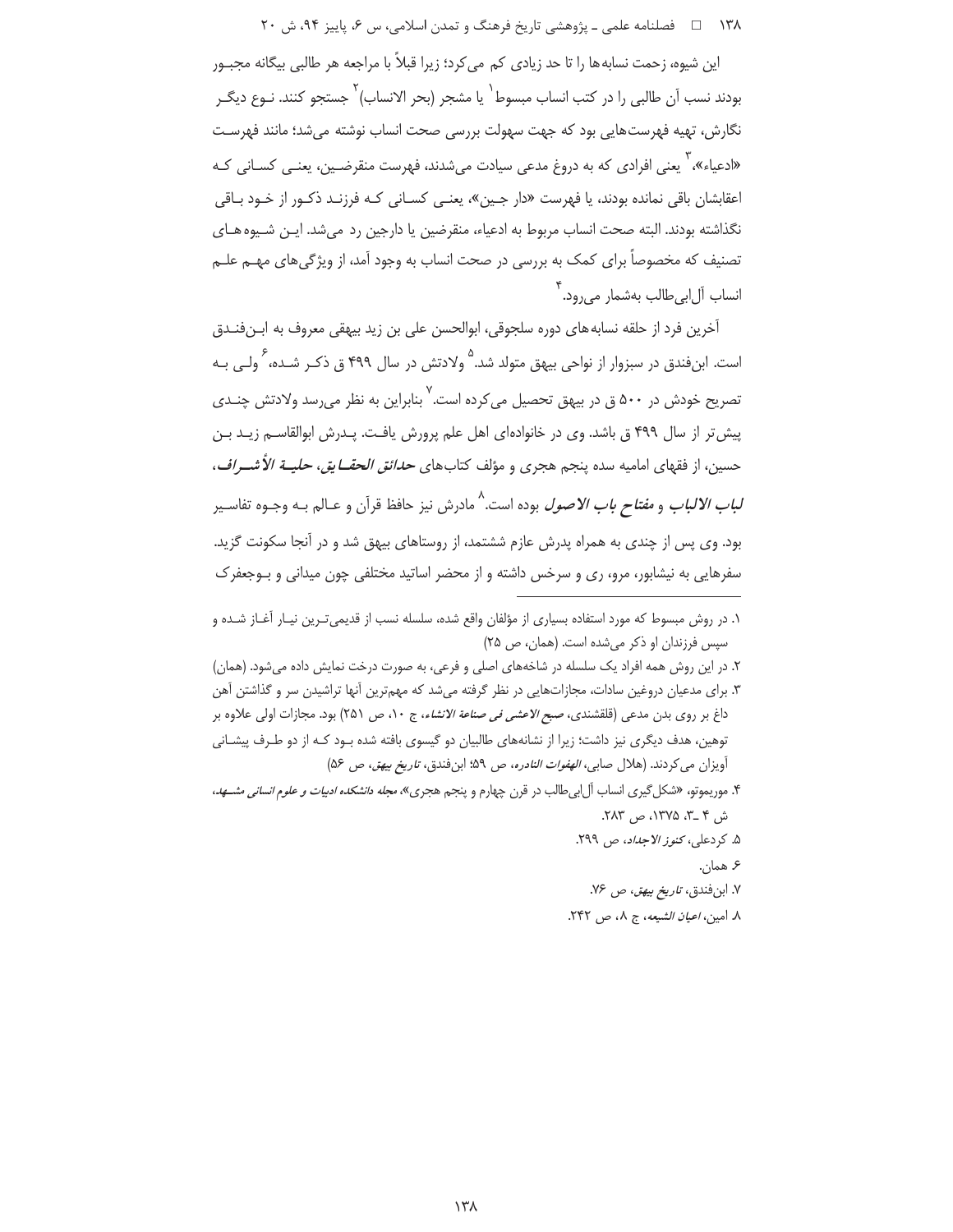کار کرد علم انساب در تبیین حیات اجتماعی طالبیان عهد سلجوقی ہے ١٣٩

بیهقی استفاده کرده است <sup>۱</sup> و دیداری با عمر خیام داشت. <sup>۲</sup> از دیگر اساتید وی مــ<sub>ی</sub>تـوان بـه ابـوجعفر مقری، صدرالافاضل احمد بن محمد نیشابوری، امام محمد فزاری و قطبالدین محمد مروزی طبسی نصیری اشاره کرد. ٰ بیشک با توجه به جایگاه رفیع علمی ابنِفندق، شاگردان بسـیاری از محضـرش بهرهمند شدهاند که اطلاعی درباره آنها به دست نیامده و تنها نام ابن شهرآشوب ذکر شده است. ٔ

برخي ابنفندق را سني،مذهب معرفي كرده اند؛<sup>۵</sup> اما تصريح عبدالجليل قزويني ً و منتجبالدين به شیعهمذهب بودن وی ْ و همچنین شاگردی ابن شهرآشوب، عالم عالی مقام شـیعی نـزد وی، بـه نظـر می رسد که شیعی بودن ابن فندق به حقیقت نزدیک تر باشد. وی در علوم مختلف آن زمـان همچــون فقه، اصول، طب، نجوم، تفسیر، حساب، تاریخ و حکمت سرآمد زمان خود بوده و تألیفـات ارزشـمندی از خود به جای گذاشته است،<sup>^</sup> اما متأسفانه از میان آثار ابنفندق، تنهـا *تاریخ بیهــق، تتمــة صــوان الحكمه، معارج نهجالبلاغه و لباب الانساب* در دست است.<sup>9</sup>ل*بــاب الانســاب* در ايــن ميــان از اهمیت بسیاری برخوردار است. بیهقی این کتاب را به نام ابوالحسن علی بن محمد بن یحیـی علـوی تألیف کرده و از سید نسابه خراسان، علی بن حسن مطهر، در تألیف این کتاب کمک گرفتـه اسـت. ل*باب الانساب* چون با قلم علمی فردی مسلط بر فنون مختلف نگارش یافته، دربردارنـده اطلاعـات ناب درباره طالبیان است. مطالب گوناگونی در باب خاندان های طالبیان مقیم قلمرو سلجوقیان، بهویژه خراسان و نیشابور، موقعیت اقتصادی و اجتماعی خاندان های طالبی و روابط طالبیان بـا خانـدان هـای حاکم در این کتاب آمده است. از این اثر به دلیل استفاده از متون تاریخی و مقابله آن با کتب انساب، بهترين منبع براي شناخت تغيير و تحولات موقعيت سادات و نقبا محسوب مي شود.

با ورود نسبشناسی به عرصه علمی، نسابههـا اصـطلاحاتی بـرای ایـن علـم تعریـف کردنـد تـا بهنحوی دقیق تر انساب را بررسی نمایند. محمدمهدی خرسان در مقدمه کتاب *منتقلة الطالبیــه*، ایـن

> ١. كردعلى، كنوز الاجداد، ص ٢٩٩. ۲. ابنفندق، *تاريخ بيهق*، ص ۷۲. ٣. كردعلي، *كنوز الاجداد*، ص ٣٠١ \_ ٢٩٩؛ امين، *اعيان الشيعه*، ج ٨، ص ٢۴٣ \_ ٢۴٢. ۴. همان، ص ۳۹۹. ۵. كردعلى، كنوز الاجداد، ص ٣٠٢: ابن فندق، تاريخ بيهق، ص ٩٣. ۶. قزوینی راز*ی، النقض،* ص ۱۹۲. ۷. منتجبالدین رازی، *فهرست منتجب الدین*، ص ۲۱۶. ٨. حموي، معجم الأدبا، ج ۴، ص ١١۶. ٩. ابن شهر آشوب، معالم العلما، ص ٧١.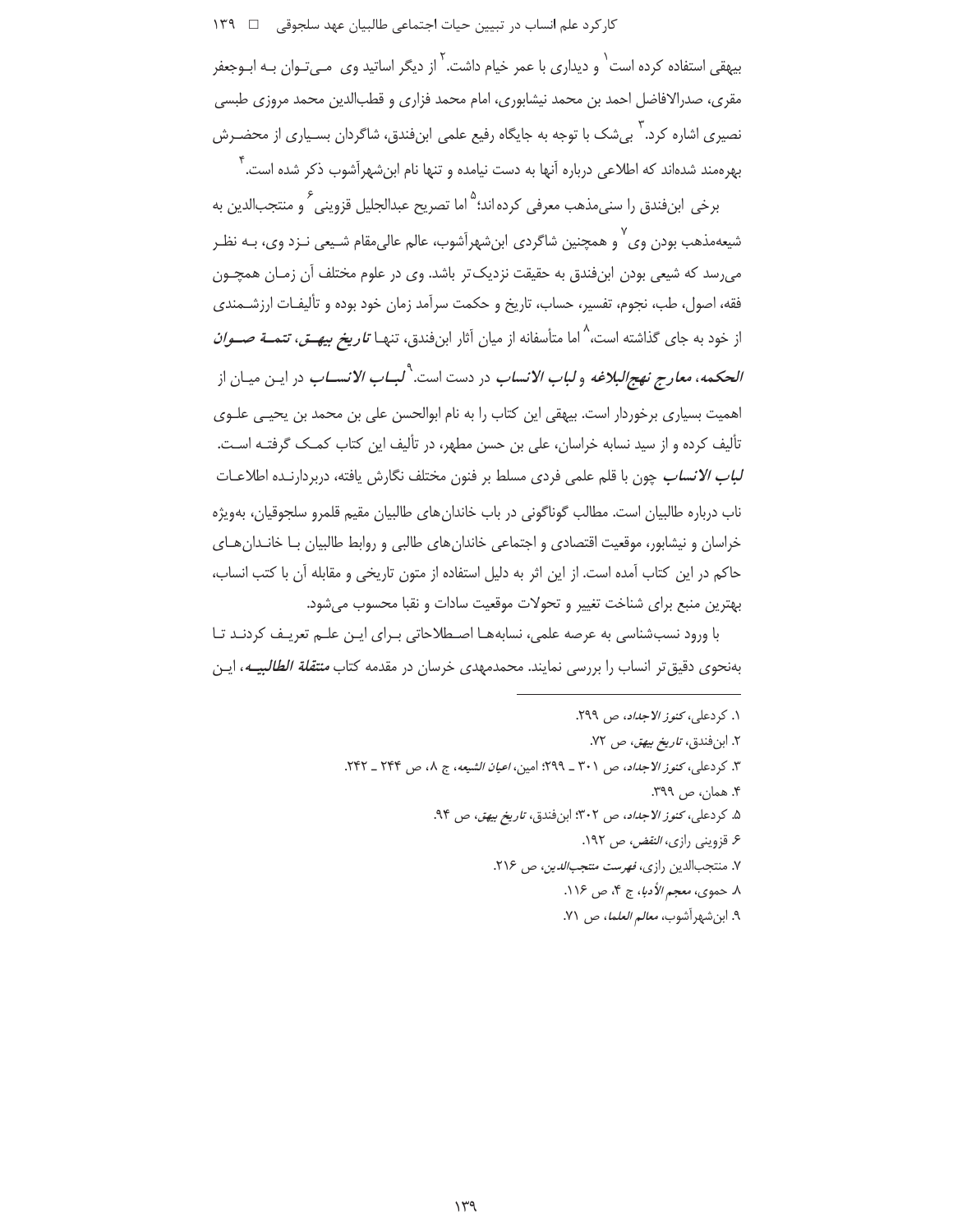۱۴۰ = ه فصلنامه علمي ـ پژوهشي تاريخ فرهنگ و تمدن اسلامي، س ۶، پاييز ۹۴، ش ۲۰

اصطلاحات را توضیح داده است که در اینجا تنها به برخی از آنها اشاره می شود:

\_ صحيح النسب؛ سلسله نسبي كه نسابههاي مشهور به تقوا، پرهيز كاري و امانت بـه آن شـهادت داده و شیههای در آن نیست.

ـ مقبول النسب؛ در مورد نسبی به کار می رود که براساس شواهدی مقبول واقع شده است، امـا برخی نسابهها اعتباری برای آن قائل نیستند.

ـ مشهور النسب؛ به نسبی گفته می شود که نسب آنها با ضوابط علم انساب سـازگاری نـدارد، امـا سیادت آنها طبق شهرتی که دارند، صحیح است.

\_ مردود النسب؛ به نسبي اطلاق ميشود كه نسب أنها طبق قواعد و ضوابط علـم نسـبـشناسـي مردود مے باشد.

ـ اعقب؛ این اصطلاح وقتی به کار می رود که طرف دارای عقب و نسل باشد.

\_ في نسب القطع؛ يعني طرف داراي نسل بوده، اما به مرور زمان، نسل وي منقطع شده است. ` تأليفات نسابهها، نتيجه ارتباط علمي گسترده آنان با يكديگر بود. معمولاً نسابهها جرايدي بـراي نقيبـان شهر تهیه ًمی کردند تا براساس آن بتوانند به امور طالبیان رسیدگی کنند. این کار مستلزم داشــتن اطلاعــات وسیع از طالبیان ساکن محلات مختلف بود. به همین جهت نسـابه هـا ارتبـاطی وسـیع بـا هـم داشـتند تـا براساس آن اطلاعات را مقابله کرده و تغییر و تحولات را که شامل زاد و ولد، مرگ و هجـرت طالبیـان بـه نواحی دیگر بود، در جراید اعمال نمایند. موریموتو در بررسی های دقیقی که درخصوص روابط بین نسابه هـا انجام داده، ارتباط علمي وسيع شيخ الشرف العبيدلي و العمري را بيان كرده است. `

نسابه ها اطلاعات مورد نیاز خود را از طرق مختلفی تهیه می کردند. عمده اطلاعات آنان از راه سـفر بـه مناطق سكونت طالبیان حاصل می شد. گویا برای دقـت بیشـتر، هـر كـدام از نسـابه هـا مأموریـت داشـتند سرشماری طالبیان را در مناطق جغرافیایی خاصی برعهده داشـته باشـند. چنـان کـه در شـرح احـوال شـیخ الشرف دینوری آمد، وی مأموریت داشت تا جرایدی در مورد نسب طالبیان شهرهای ایـران بـه دسـت آورد. نسابه همءصر وي، ابواسماعيل نيز انساب طالبيان مقيم اصفهان و ري را جمعآوري مي كرد.

نسابه ها علاوه بر مقابله اطلاعات نسبشناسی، از مصاحبه مستقیم با طالبیان بهـره مـی جسـتند. ِ برای نمونه مے توان به مصاحبه ابن فندق با فردی طالبے اشاره نمود. <sup>۳</sup> نسابهها اگر نسب فـرد را تأییــد

١. ابن طباطبا، *منتقلة الطالبيه*، ص ٢۶.

۲. موريموتو، «شكل گيري انساب آل ابي طالب در قرن چهارم و پنجم هجري»، *مجله دانشكده ادبيات و علوم انساني مشسهد*، ش ۳\_۳، ۱۳۷۵، ص ۲۷۲.

٣. ابن فندق، لب*اب الانساب و الالقاب الاعقاب*، ص ٧٠۴.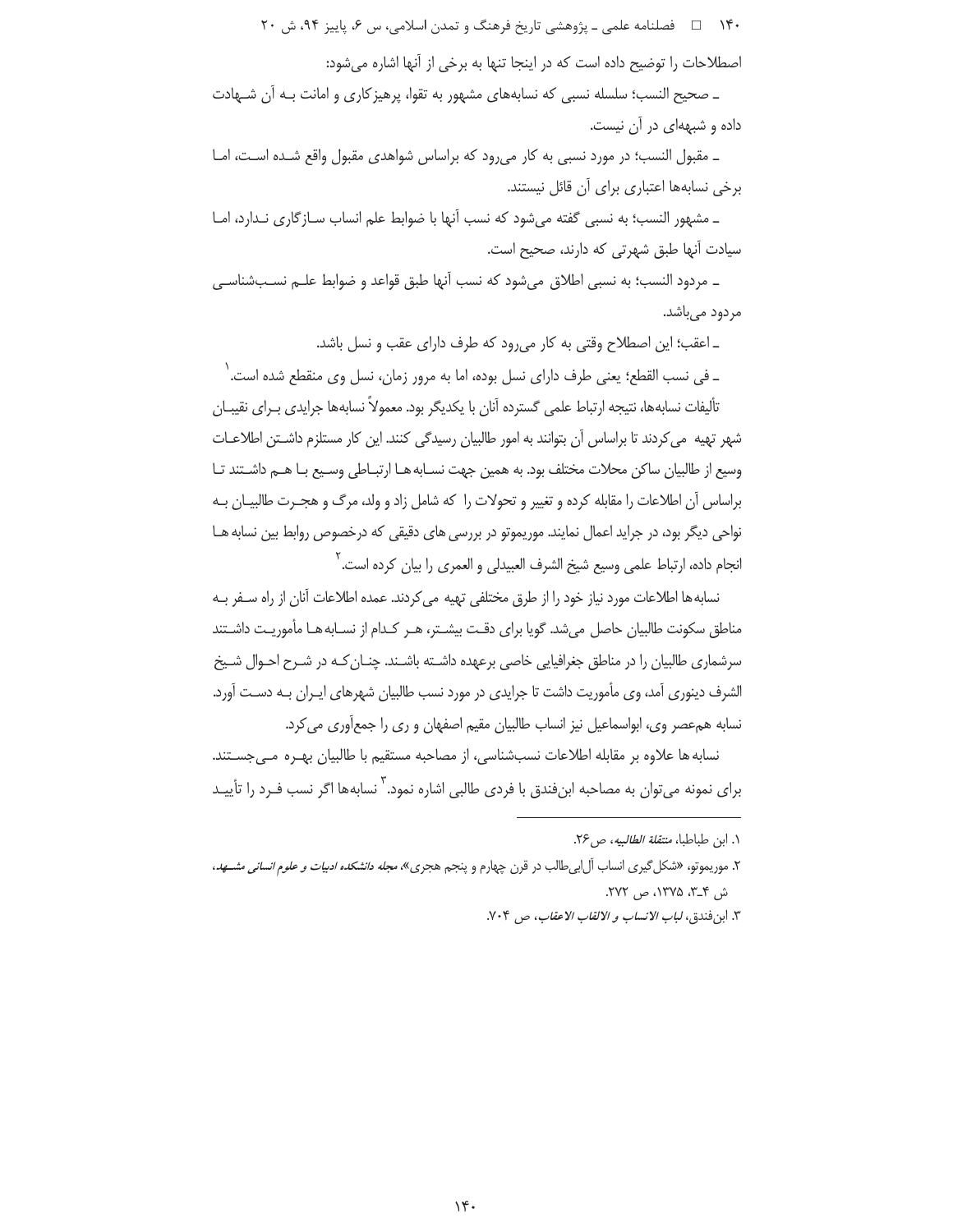می کردند، نوشتهای جهت تصدیق نسبش به او میدادند. بدیهی است که ایـن تصـدیق مـی توانسـت برای انجام امور طالبی برای وی راهگشا باشد. اگر طالبی بـه شـهر دیگـری مهـاجرت مـی کـرد، آن نوشته مجوزی برای آن فرد بود تا بتواند از امتیازات طالبیان در آن شهر بهره جوید.

گاهی طالبیان از طریق مکاتبه با نسابه ها، درخواست تصدیق نسب می کردند. خاندانی در طـبس، طی مکاتبهای از شیخ الشرف عبیدلی (یا ابوعبدالله طباطبایی) که در بغداد سـکونت داشـت، تقاضـای تأسدبه نسب خود ٫۱ کردند. ٰ با همه تلاش ٖهایی ٖ که نسابه ها انجام مـی‹دادنـد، گـاهی اوقـات امکـان نداشت که تمام اطلاعات علم انساب را به دست آورند. به همین جهت اعتبـار دیگـری بـرای تعیـین صحت نسب فرد به وجود آمد که همان شهادت دو مرد عادل بود. علامه حلی از این قسم تعبیـر بـه «شهادة الاستفاضه» کرده است. <sup>۲</sup> این شهادت می توانست درباره نسب طالبیانی که بینه کـافی بـرای آن وجود نداشت یا نسابهها اجماعی روی آن نداشتند نیز راهگشا باشد.

نسابه ها برای شناسایی بهتر طالبیان، گاهی مشخصه خاص آنها را وصف می کردنـد. عبیـدلی در ذکر نسب محمدنامی از خاندان حسنی، جد وی را اعور(کسی که یک چشمش کـور باشـد) توصـیف می نماید. ` ذکر توصیفات ظاهری محدود به ویژگی های خاص نبود، بلکه گاهی نسابه هـا بـه ترسـیم چهره طالبیان میپرداختند. معمولاً از این شیوه وقتی استفاده میشد کـه نسـب طـالبی مـورد وثـوق كامل نبود. عمري در مورد نسب فردي به نام حسن بن قاسم از فرزندان امام كاظمﷺ وي را جواني با صورت زیبا، پیشانی پهن، موی سیاه و میانقد توصیف می کند که روی گونهاش خال داشت.<sup>۴</sup>

# حائكاه اجتماعي علويان

علویان به دلیل انتساب به پیامبرﷺ، در جامعه اسلامی همواره مورد احترام بودند. این جایگـاه کـه بر مبنای قرابت و ارتباط نسبی به پیامبر ﷺ شکل گرفته بود، با تأسیس دیوان نقابت علویان بـیش از پیش اهمیت یافت.

جایگاه برجسته علویان از قرن سوم هجری با پیدایش حکومت هـای نیمـهمسـتقل وارد مرحلـه

٢. حلي، تبصرة المتعلمين في احكام الدين، ص ٢۴١.

- ٣. عبيدلي، تهذيب الانساب و نهايه الاعقاب، ص ٣٥.
- ۴. العمري، *المجدي في انساب الطالبيين*، ص ١١٢.

١. عبيدلي، تهذيب الانساب و نهاية الاعقاب، ص ١۶۶: ابن عنبه، عمدة الطالب في انســاب آل ابـي طالـب، ص ٢٢٨: موریموتو، «شکل گیری انساب آل ابی طالب در قرن چهارم و پنجم هجری»، *مجله دانشکده ادبیات و علوم انسانی* مشهد، ش ۳\_۳، ۱۳۷۵، ص ۲۷۶.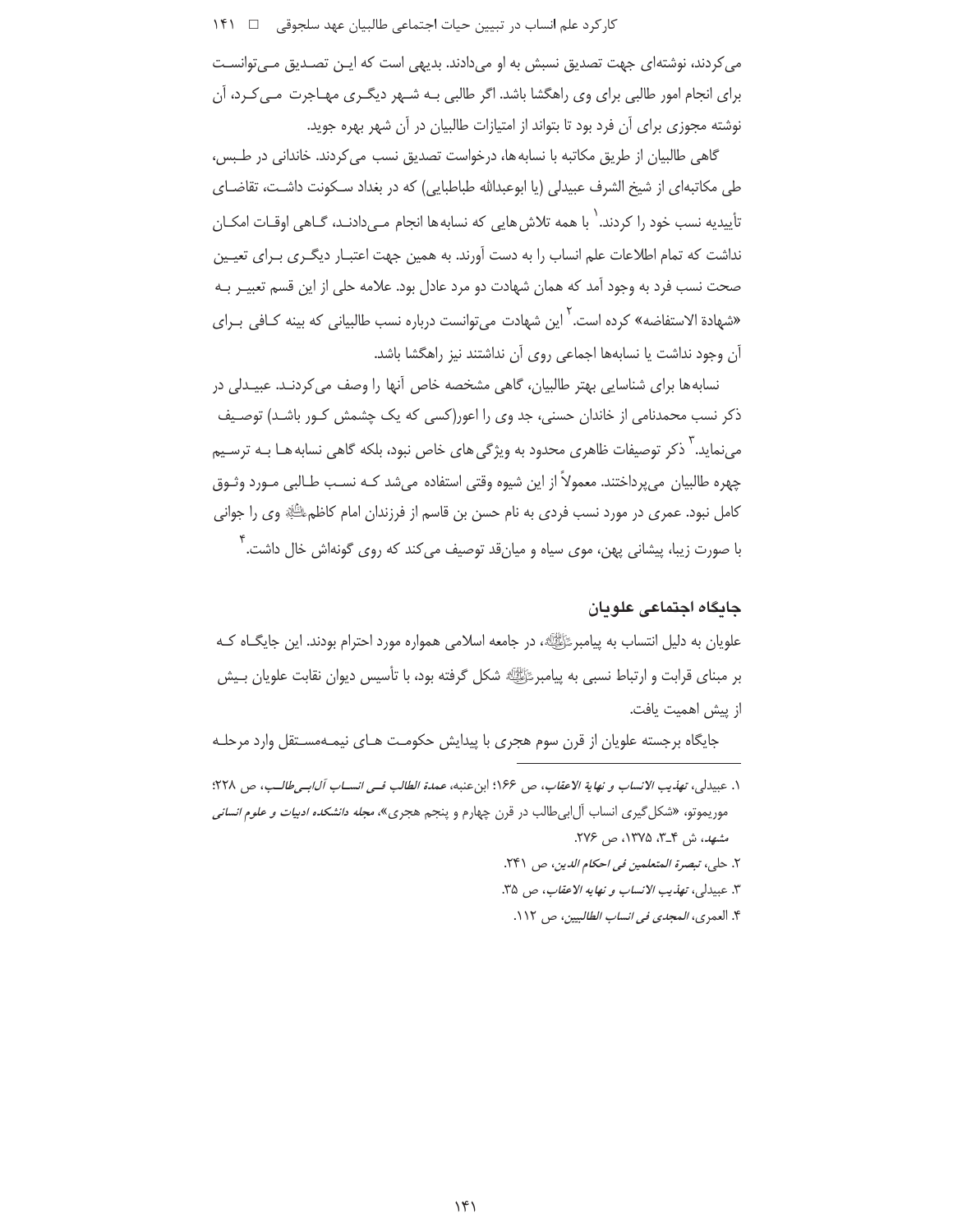۱۴۲ = د فصلنامه علمي ـ یژوهشي تاریخ فرهنگ و تمدن اسلامي، س ۶، پاییز ۹۴، ش ۲۰ جدیدی شد. خاندان های حکومتگر فارغ از گـرایش هـای مـذهبی، مقـام رفیـع علویـان را در جامعـه پذیرفتند. نمونه بارز ارتباط حاکمان سیاسی با علویان که در دوره های مختلـف تـداوم خـود را حفـظ کرد، برقراری ازدواج های سیاسی خاندان حاکمه و علویان بود. طاهریان، اولین خاندان نیمـهمسـتقل، با آل زباره که خاندان علوی برجستهای در خطه نیشابور بودند، ازدواجهای سیاسی برقرار کردند. ٰ

در دوره سامانی، علویان از مکنت و ثروت برخوردار بـوده و جایگــاه والایــی داشــتند. امیـر نصـر سامانی (۳۳۱ \_ ۳۰۱ ق) برای ابوالحسین محمد، احترامی فوق|لعاده قائـل بـود و بـرای او مسـتمری تعیین کرد. سید اجل ابوعلی، فرزند ابوالحسین نیز از احترام و مقام والایی برخوردار بود؛ به طوری کـه بسیاری از وزرا، بازرگانان، ائمه و قضات به خانه او آمـده و از وی فرمـانبرداری مـی کردنـد. <sup>۱</sup> در دوره غزنوی با وجود سیاست های شیعهستیزانه، روابط حسنه حاکمیت بـا علویـان ادامـه یافـت؛ چنـان کـه ابومحمد علوی یکی از سه نفری بود که در سال ۴۲۱ ق در نیشابور مورد استقبال مسعود غزنوی قرار گرفت. <sup>۱</sup> در این دوره، علویان برجسته همراهی سیاسی بارزی با غزنویان برقرار کردند. ابوالقاسم زیـد، سلطان محمود (۴۲۱ \_ ۳۸۸ ق) را در جنگ سومنات همراهی کرد و در قبال این امر، نقابت علویـان نیشابور را به دست آورد. ۲

عظمت و اعتبار طالبیان با ورود به عصر سلجوقی دوچندان شد. این دوره با سـکونت طالبیـان در مناطق مختلف جهان اسلام و فعالیت نهاد نقابت در حفظ جایگاه اجتماعی آنان همراه بود؛ به طـوری که طالبیان در عرصه های مختلف سیاسی، مذهبی و اجتماعی حضوری فعال داشتند. نقبا که رهبـری جامعه طالبیان را عهدهدار بودند، مقامی والا نزد حاکمان داشتند. آنها که معمولاً از میان محترم تـرین و بزرگ ترین سادات برگزیده میشدند، از نظر دانش، اخلاق و برازنـدگی ظـاهری فـوق|لعـاده ممتـاز بودند تا دیگران برتری آنها را پذیرفته و از ایشان اطاعت نمایند.<sup>۵</sup> موقعیت منحصـر بـه فـرد نقبـا در عصر سلجوقي تا حدي بود كه بنا به استناد منتجبالدين بديع اتابک جويني، عضو بلندمرتبـه ديـوان ترسل سلجوقیان، نقیب از نظر مراتب و تشریفات حکـومتی بـر تمـامی بزرگـان برتـری داشـت و در فرمان های حکومتی نام وی پیش از دیگر مقامات حکومتی چون قاضیان و روحانیان می آمده اسـت.<sup>۶</sup>

- ۳. بیهقی، *تاریخ بیهقی*، ج ۲، ص ۵۰۱.
- ۴. ابن فندق، لباب الانساب و الالقاب الاعقاب، ج ٢، ص ۶۰۴.
- ۵. مدرسی طباطبایی، «نقابت سادات و برنامه کار نقیب»، *مجله آینده*، ش ۱۱\_ ۱۰، ۱۳۵۸، ص ۷۵۸.
	- ع منتجب الدين، فهرست منتجب *الدين*، ص ٢٣.

۱. ابنفندق، *تاريخ بيهق*، ص ۵۵.

٢. همان، ص ۵۶.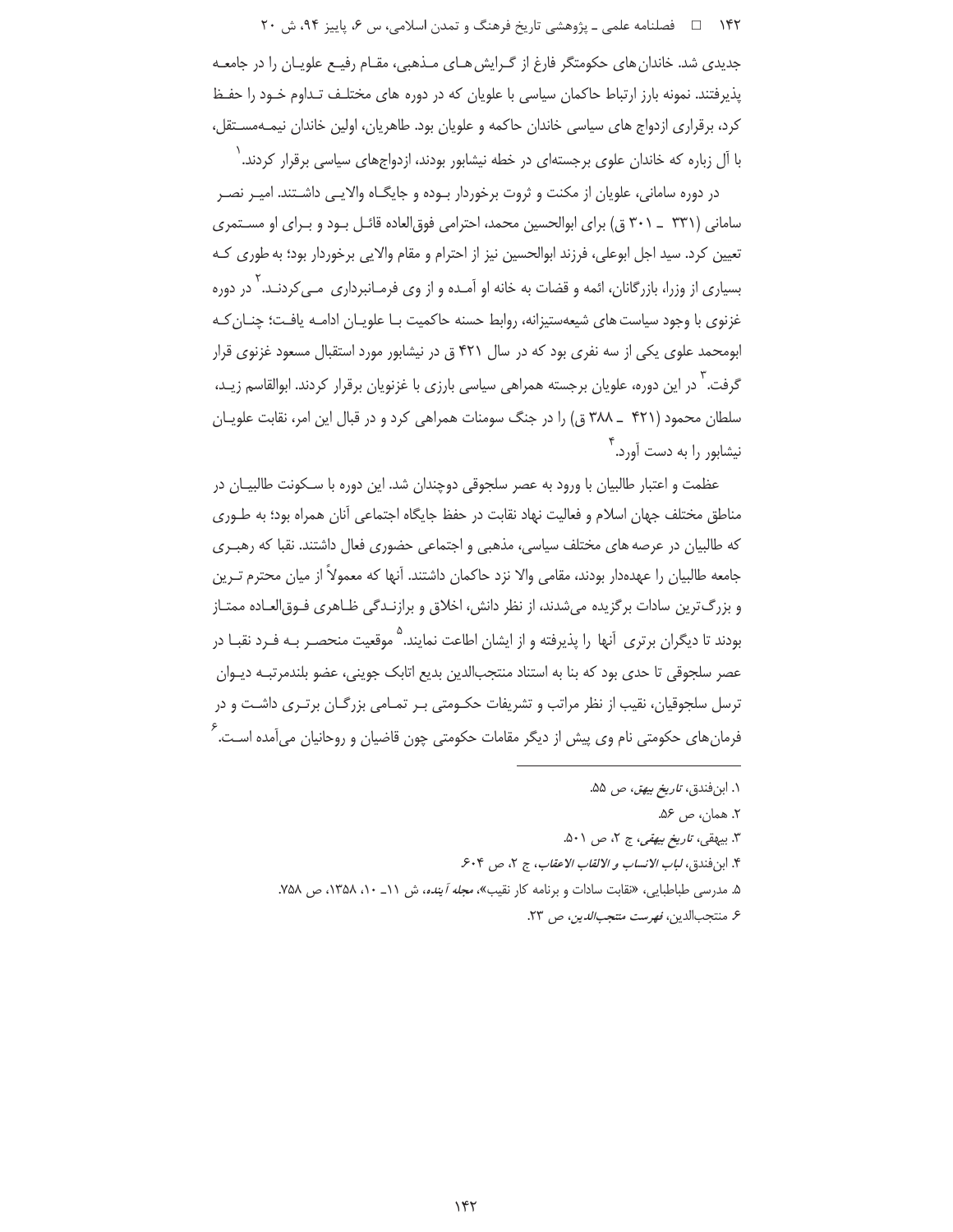در دربار خلافت نیز در جلوس ها و سلام های رسمی، از نظر مراتب، احترامات و تشریفات، مقام نقیب سادات بر تمامی بزرگان مقدم بود و نقیب پیش از همه رجال، حتی صدر اعظـم و شـیخالاسـلام بـه حضور خليفه مے آمد. '

حاکمیت سیاسی از جایگاه برتر اجتماعی طالبیان حداکثر بهره را می برد. سلاطین در جنگ ها بـه هنگام احساس خطر یا به هر جهت دیگری که مصالحه و سازش را ایجاب می کرد و راهی برای فتح باب دوستی برجای نمانده بود، از سادات طالبی طلب پاری می کردند. برای نمونه می توان بـه محمـد بن يحيى علوى، نقيب النقباي نيشابور اشاره كرد كه در حمله تاجالدين ينالتكين محمد در سـال ۵۳۹ ق به نیشابور به درخواست امیر ایلتت، شحنه نیشابور، با پاران و خدمه خـود بـه کمـک نیـروی نظـامی .<br>محلی آمد. سرانجام پنالتکین پس از پانزده روز محاصره شهر، عقبنشینی کرد. ۲ مورد دیگی، تـلاش ابوالقاسم زید در تسلیم شهر نیشابور به طغرل سلجوقی در سال ۴۲۹ ق بود. ۳

دعوت حاكمان از طالبيان برجسته، نمود عيني ديگري از جايگاه و نفوذ اجتماعي آنان مے،باشـد. برای نمونه ابوالقاسم علی (م ۵۲۰ ق) که بنا به گزارش ابنفندق، به صورت مسـتمر در مراسـم حـج حضور مے یافت، به دربار خلفا و سلاطین دعوت مے شد. <sup>۴</sup>

ایفای نقش سیاسی طالبیان، گاه در پایان بخشیدن به منازعات فرقه ای نمود می یافت. توجـه بـه این مطلب که دوره سلجوقی مصادف با دوران اوج گیری اختلافات مذهبی بوده و در نیشـابور، مرکـز حاکمیت سلجوقی، نزاع های فرقهای رواج فراوانی وجود داشت، اهمیت این مطلب را روشن می نماید. پس از فرمان ابونصر کندری حنفی،مذهب، °وزیر طغرل سـلجوقی (۴۵۵ ــ ۴۲۹ ق) در سـال ۴۴۵ ق مبنی بر لعن روافض، مبتدعه و اشعریان، آشوب و فتنه ای در نیشابور پدید آمد. حسن بن زیـد کـه در آن زمان منصب نقیب نیشابور را برعهده داشت، در اولین قدم، به مأمور شکنجه اشـعریان پیشـنهادی ده هزار دیناری برای متوقف کردن آزار و شکنجه داد<sup>۶</sup> وی سپس بـرای خوابانـدن نـایره شـورش بـا .<br>دختر امام موفق نیشابوری، رهبر فرقه شافعی ازدواج کرد.

- ١. روضاتي، جامع الانساب، ص ۴١.
	- ٢. ابن فندق، تاريخ بيهق، ص ٢٧۶.
	- ۳. بیهقی، *تاریخ بیهقی، ص* ۶۷۳.
- ۴. ابن فندق، *لباب الانساب والالقاب الاعقاب*، ج ٢، ص ۵۰۴.
	- ۵. بنداری اصفهانی، *تاریخ سلسله سلجوقی، ص* ۳۶.

6. Bulliet, The Patricians Of Nishapur A Study Islamic Social Histoy, p. 240. ٧. ابن فندق، لباب الانساب و الالقاب الاعقاب، ج ٢، ص ٤٠٨.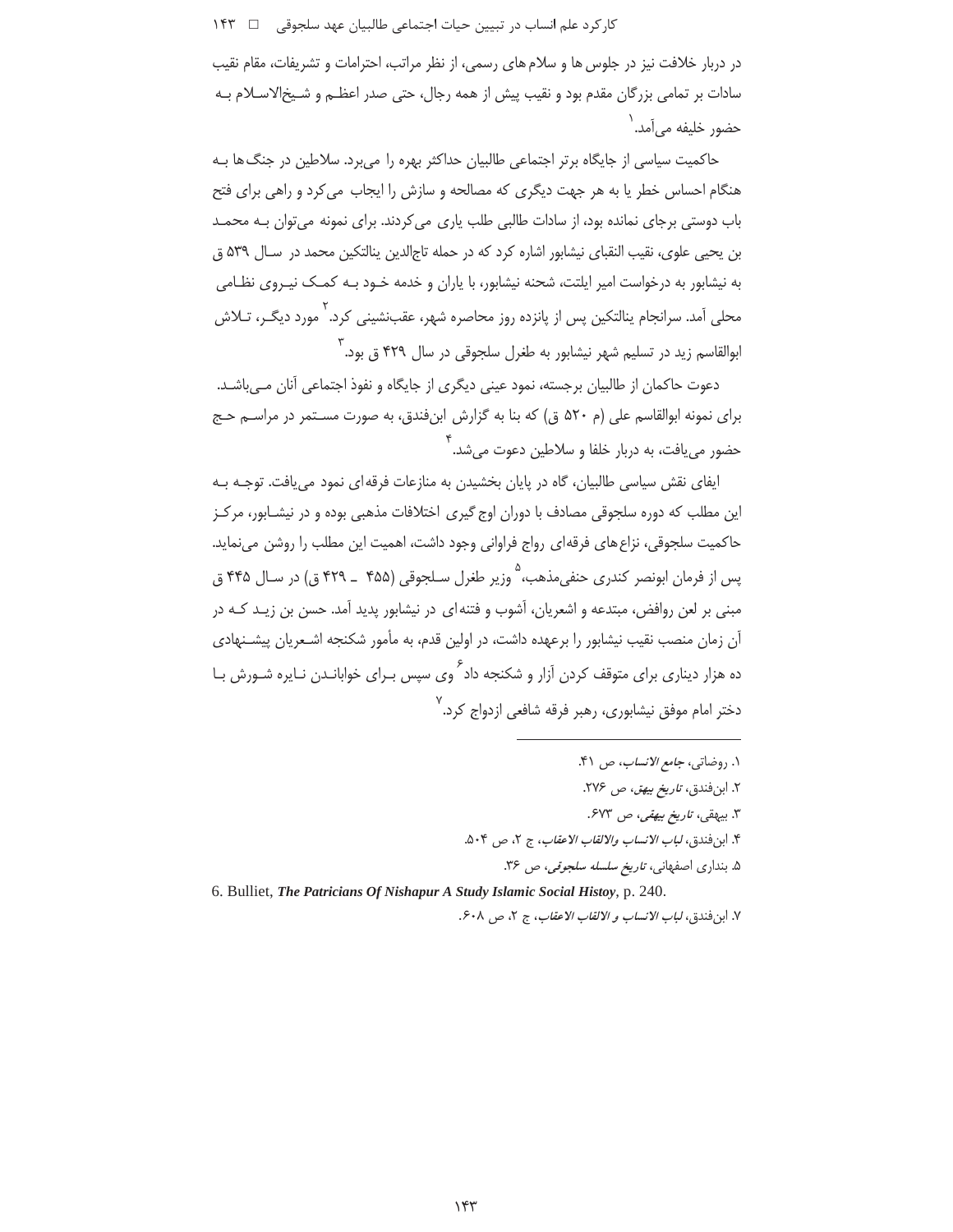۱۴۴ = هصلنامه علمی ـ یژوهشی تاریخ فرهنگ و تمدن اسلامی، س ۶، پاییز ۹۴، ش ۲۰

چنان که از مطالب فوق برمی آید، علویان در طبقهبندی اجتماعی، مقام والایی داشتند، اما تحکـیم این جایگاه، منحصر به نسب علویان نبود. اشتغال به علم و دانش، علویان را افرادی فاضل و دانشمند به مردم می شناساند. این طقطقی در ذکر انساب اولاد امام کاظمﷺ، از محمدنامی سخن گفته کـه از

کودکی در فراگیری دانش تلاش وافری می کرده و در علم طب و ادب شهرت چشمگیری داشت. ٰ در زمینه علوم دینی نیز طالبیان برجستهای ظهور یافتند. ابنفندق در ذکر خاندان زباره \_ خانـدان علوی مقیم نیشابور \_ از دانشمندان برجستهای یاد می کند که از آن میان به معرفی چنـد تـن از آنـان یر داخته می شود:

١. جمالالدين حمزة بن ابومنصور ظفر بن محمـد معـروف بــه پــلاس پــوش: او از محضــر عالمــان و بزرگان خاندان آل;باره بهره جست و جدش سید زاهد ابوالحسن محمد بن ابی منصور، اولین فرد از آل;باره بود که از نیشابور به بیهق آمد و در مزینان سکونت گزید. جمالالدین حمزه، رابطهای با سـلاطین نداشـته و از کسب حلال زندگی می کرده است. وی لباسی پشمینه می یوشید و از جوانی شعر می گفت.<sup>۲</sup>

٢. محمد بن محمد بن محمد بن يحيى ملقب به سيد اجل ابوجعفر: از عالمان شيعي خاندان زباره بود که بعد از برکناری پدرش، ابوعلی محمد از مقام نقابت در سال ۳۹۵ ق، از نیشابور به بیهق آمد و با دختر شیخ مشهور ابوفضل محمد طبرسی ازدواج کرد. وی مدتی مقام نقابت را در مشهد طـوس در م<br>عهد سلطان مسعود عهدهدار بود.

آلزباره علاوه بر سعی در کسب معارف دینی، با عالمان سرآمد زمان خود ارتباط داشتند. آنـان در سـال ۵۲۳ ق از حسن بن فضل طبرسی (م ۵۴۸ ق)، عالم عالی مقام شیعی دعوت کردند تا به بیهــق بیایــد. از آن پس علویان زباره با برقراری مجالسی، از محضر شیخ طبرسی بهره می بردند؛ به خصـوص کـه ازدواج سـید اجل ابوجعفر با دختر شیخ طبرسی، پیوند این عالم نام[َور را با آلiرباره استوارتر ساخته بود. " مهم ترین ِ نتیجــه این ارتباط، تأسیس مدرسه دروازه عراق برای آموزش مباحث شـیعی بـه طالبـان علـم بـود.<sup>۵</sup> تصـدی ایـن مدرسه را كه از مراكز علمي مهم تشيع بهشمار مىرفت، شيخ طبرسي برعهده داشت.

گذشته از فعالیت های مذهبی و سیاسی، آنچه سبب شد تا طالبیان چنین مقـام ارزنـده|ی کسـب نمایند، اخلاق نیکوی آنان و ارج نهادن به ارزشهای انسانی بود. ابنفنـدق از ابومحمـد یحیـیiطمی

> ١. ابن طقطقي، الاصيلي في انساب الطالبيين، ص ١٨٨. ٢. ثعالبي نيشابوري، يتيمه الدهر، ج ٢، ص ٣٢١. ٣. همان، ج ۶، ص ٣١۶؛ ابنفندق، *تاريخ بيهق، ص* ۵۵. ۴. همان، ص ۷۵. ۵. همان.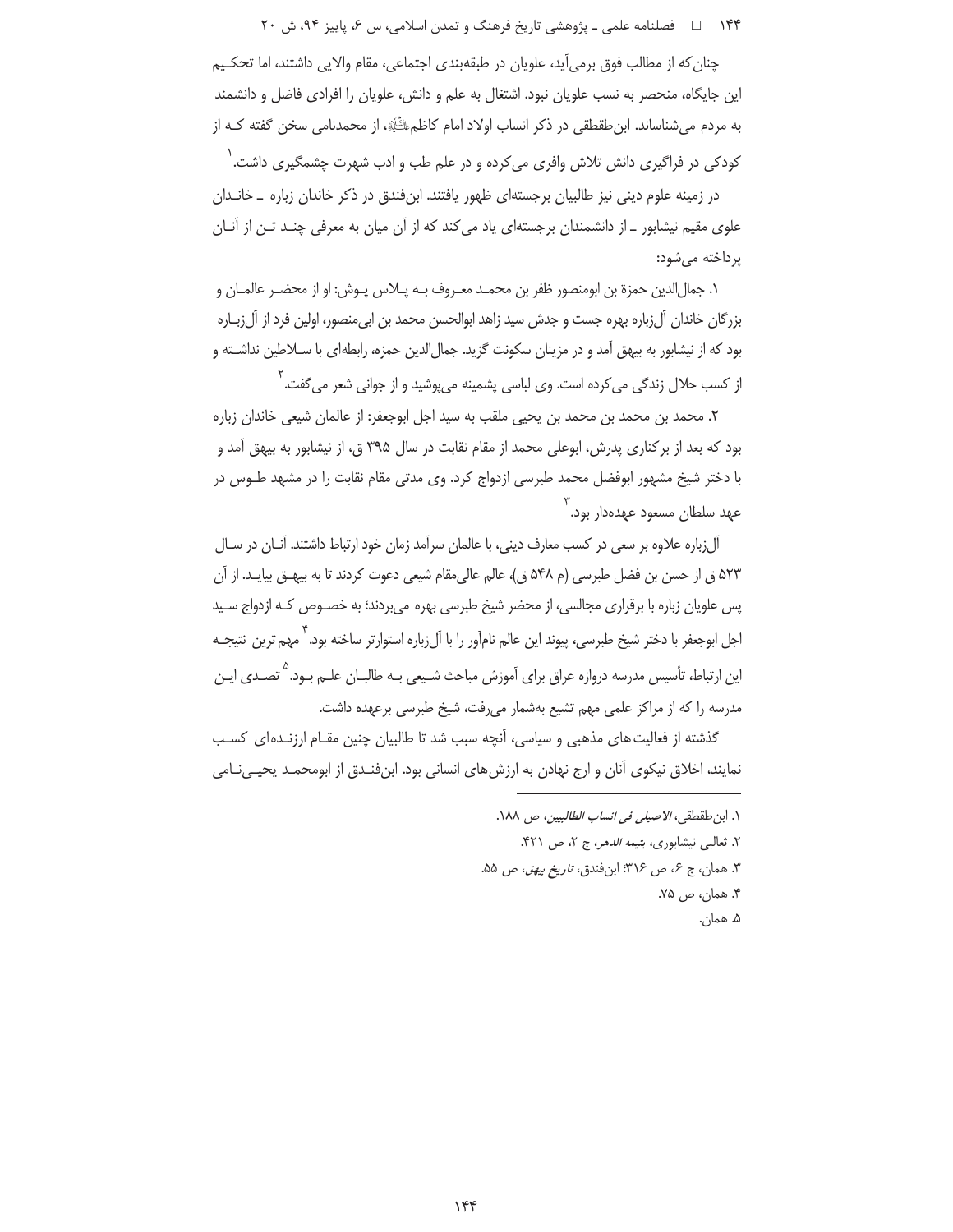کار کرد علم انساب در تبیین حیات اجتماعی طالبیان عهد سلجوقی ہے ۱۴۵

یاد می *ک*ند که مردم نیشابور او را بهخاطر اخلاق پسندیده می,پرستیدند.<sup>\</sup> به سبب همین جایگـاه برتـر بود که در سفر حج، عراقي، يماني، شامي و تهامي گرد سيد ابومحمد يحيي اجتماع کرده و به سخنان وي گوش فرا ميcادند. <sup>'</sup>

در حقیقت محبوبیت طالبیان در جامعه تا جایی ریشه دوانده بود که جزئے از فرهنگ اجتمـاعے ، آنان شده بود. یکی از مهم ترین نمودهای منزلت اجتماعی طالبیان، نامگذاری مناطقی به اسامی آنهـا بود. نمونه این امر را میتوان در شهر نیشابور یافت که محلهای در آن به نام سـید ابــویعلی زیــد بــن عالم نامگذاری شد. ۱

نکته نهایی در تبیین مقام طالبیان در دوره سلجوقی، بررسی فعالیت این گروه متنفذ در امور وقف می باشد. دوره سلجوقی یکی از دوران های باشکوه در تاریخ وقف در ایران به شمار می رود که طالبیان در این امر، شرکت گستردهای داشتند. شرکت طالبیان در امور موقوفات، گسترده و متنوع بود. سـادات موسوی که منصب تولیت آستان قدس را برعهده داشتند، مهـمترین نمـود علویـان در امـور وقـف بهشمار می روند. این منصب در قرن پنجم هجری بهواسطه توسعه مرقد مطهر امـام رضـاءللَّهِ ایجـاد شد و نقبای طوس که از سادات موسوی بودند، تولیت آن را عهـدهدار شـدند. اولـین متولیـان و بـه موازات آن نقبای طوس، سید ابوابراهیم موسی بن جعفر و برادرش کمال|لدین بودند. ``

گاهی نیز از طالبیان خواسته میشد تا بهعنوان شاهد موقوفه بر آن صحه بگذارنـد؛ ازجملـه سـید عیسی گلنار که بر صحت وقف معدنی در روستای خاتون سرای شهادت داده اسـت.<sup>۵</sup> توجـه بــه ایـن مطلب که سید عیسی مقام قضاوت را نیز برعهده داشته، اهمیت شهادت وی را دوچندان می کند.

# نتيجه

علويان به دليل انتساب به پيامبرﷺ در جامعه اسلامي همواره مورد احترام بودند. گروههايي از آنان از قرن دوم هجری به دلایل مختلف راهی سرزمینهای مسـلمانِنشـین شـدند. بـهتـدریج بـا سـکونت گسترده علویان، نهاد نقابت برای صیانت از انساب آنان و دفاع از حقوق آنها شکل گرفت. هـم زمـان بـا شکل گیری نهاد نقابت به سبب اهمیت امور مربوط به کنترل انساب و پیدایش مدعیان دروغین سـادات،

> ١. همو، لباب الانساب و الالقاب الاعقاب، ج ٢، ص ٥٠٠. ٢. همان، ص ۴۹۷. ۳. همان، ص ۵۰۴. ۴. همان، ص ۵۹۵. ۵. ابن بي بي، الاوامر العلائيه في الامور العلائيه، ص ۵۶۸.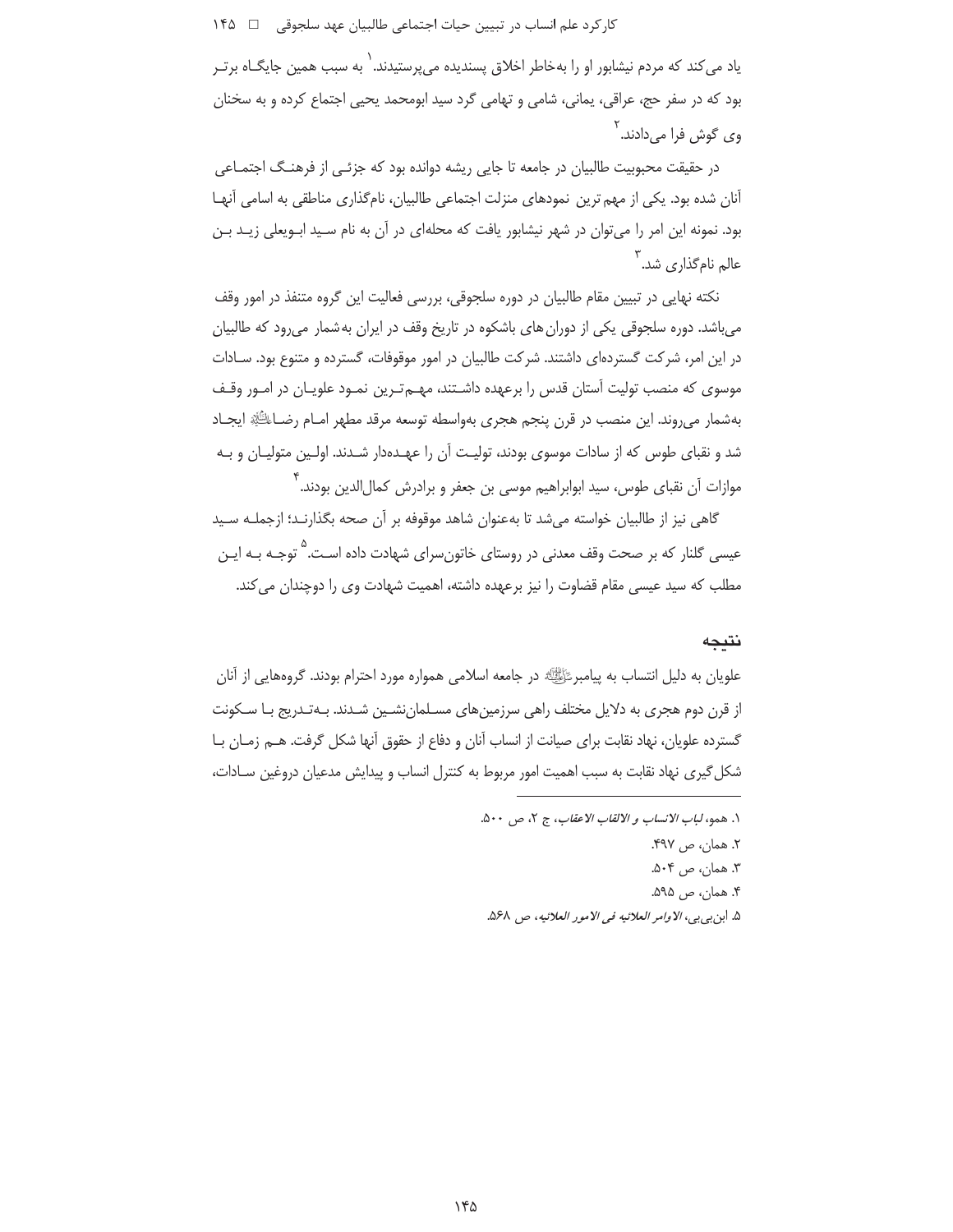۱۴۶ هـ المصلنامه علمي ـ پژوهشي تاريخ فرهنگ و تمدن اسلامي، س ۶، پاييز ۹۴، ش ۲۰

علم انساب آل!بی طالب در قرن چهارم هجری شکل گرفت. در این قرن مقارن با حاکمیـت آل بویـه، بغداد به عنوان مرکز علم نسب شناسی شناخته میشد. با روی کار آمدن سلجوقیان، تغییراتبی در ایـن مراکز علمی روی داد که می توان آن را با دنبال کردن خط سپر مراکز حاکمیت تبیین نمـود. نیشـابور نخستین پایتخت و مرکز علمی نسب شناسی در این دوره بود که ابوعبدالله طباطبایی در آنجا فعالیت می نمود. پس از انتقال مرکز حاکمیت بـه اصـفهان در اواخـر دوره سـلجوقی، نسـبشـناس معـروف ابواسماعیل طباطبایی به اّنجا مهاجرت کرد و سمت نسابگی اصفهان را به دست اّورد. نسابه ها بسـته به محل مأموریت خود، سفرهای طولانی به مناطق مختلف انجام میدادند و از طریق مباحثه علمـی و مصاحبه مستقیم با طالبیان، سعی خود را در ارائه نسب صحیح ٍ مینمودند. اگر تلاش آنها در صحت یا رد نسب فردی به جایی نمی رسید، با رجوع به قانون شرع، از طریــق ارائــه شــهود اعتبــار نســب را تعیین می کردند.

بهطبع تمام فعالیت های نسابه ها در راستای حفظ مقام اجتماعی علویـان بـود. بـه سـبب همـین جایگاه برتر علویان، حاکمان سیاسی با آنان ارتباطی ویژه برقرار می کردند. حاکمان با استفاده از نفـوذ علویان در جامعه سعی در فتح باب دوستی با مردم داشتند؛ به طوری که وقتی در جنگ ها با مقاومت شدید روبهرو میشدند، از علویان پاری میجسـتند. دعـوت از علویـان بـرای رفـت و آمـد بـه دربـار سلاطين و تقدم ورود نقيـب علويـان پـيش از رجـال مهمـي چـون صـدراعظم و شـيخ الاسـلام، از نمودهای عینی منزلت اجتماعی علویان در عهد سلجوقی بود.

علاوه بر آن، خود علویان نیز از طرق گوناگون تلاش میکردند تا برتری جایگــاه خــود را نشــان دهند. ورود آنان به عرصه های علمی و کسب معارف دینی سبب شد تـا مقـام رفیـع تـری در جامعـه کسب نمایند. علاوه بر این، علویان با عالمان برجسته دینی نظیر شیخ طبرسـی ارتبـاط داشـتند و در سایه حمایت آنان سعی در نشر ارزش های اسلامی داشتند. بهطبع این جایگاه برجسته سبب مـیشـد مردم احترام ویژهای برای آنان قائل شوند؛ بهطوری که گاهی اوقات آنـان را وارث امـوال خـود قـرار مے ,دادند.

### منابع و مآخذ

- ١. ابن ابي الحديد، *شرح نهج البلاغه*، تحقيق محمـد ابوالفضـل ابـراهيم، قـم، مكتبـة آيـة الله مرعشـي نجفـي، ١٤٠٤ ق.
- ٢. ابن بي بي، يحيى بن محمد، *الاوامر العلائية في الامور العلائيه*، مصحح محمـدجواد مشـكور، تهـران، کتابفروشی تھران، ۱۳۵۰.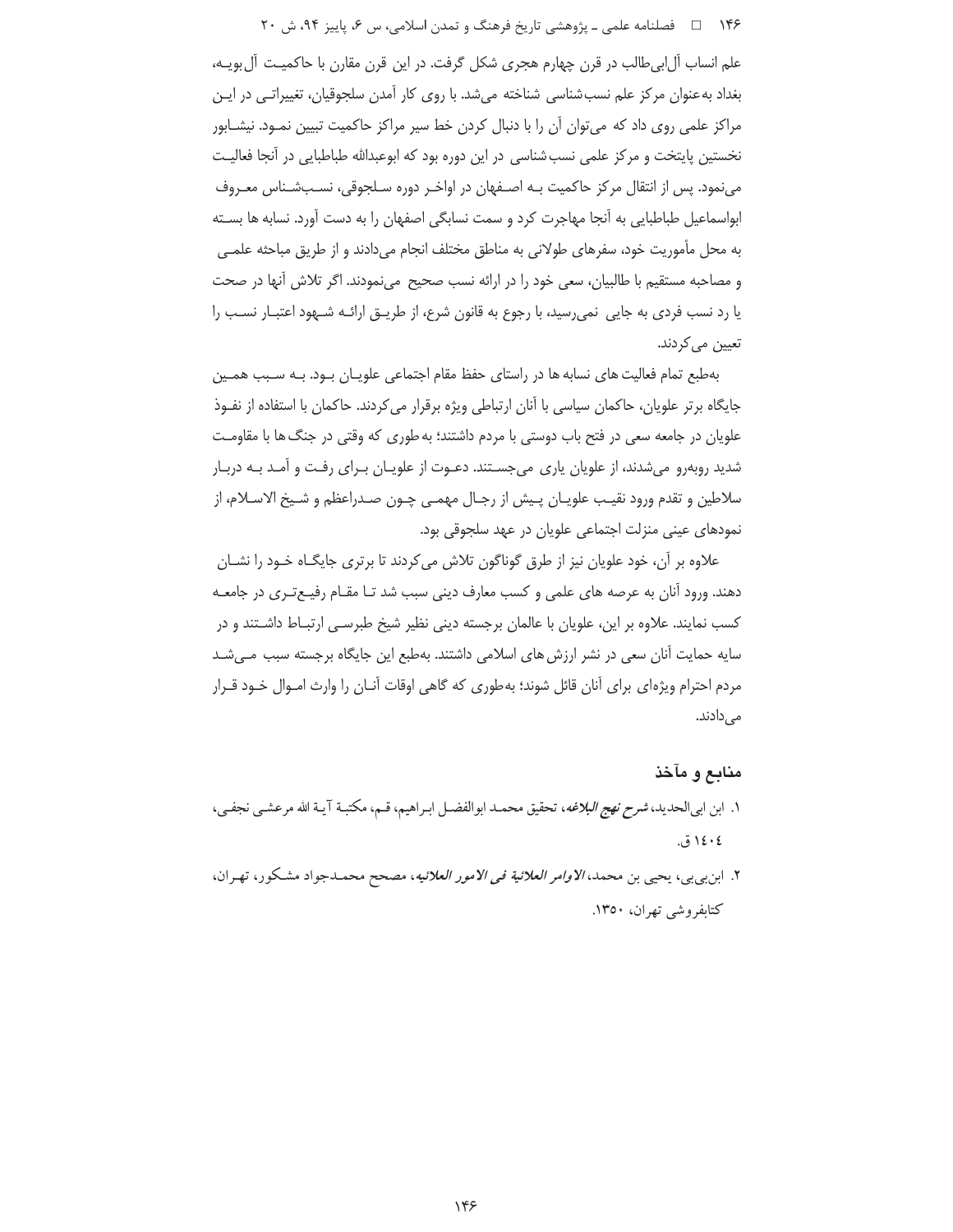کار کرد علم انساب در تبیین حیات اجتماعی طالبیان عهد سلجوقی □ ١۴٧

- ٣. ابن شدقم، سيد على بن حسن، *زهرة المقول*، نجف، بيiا، ١٣٨٠. ٤. ابن شهر آ شوب، ابوعبدالله محمــد، معالـم *العلماء: فهرست كتب الشيعه و اسماء المصنفين منهم قديماً* و حديثاً، تتمه كتاب *الفهرست لشيخ ابي جعفر طوسي*، نجف، منشورات المطبعة الحيدريه، ١٣٨٠. ٥. ابن طباطبا، ابواسماعيل، *منتقلة الطالبيه*، نجف، منشورات الطبعة الحيدريه، ١٣٣٨ ق. ٦. ابن طقطقي، شريف محمد، *الاصيلي في انساب الطالبيين*، تحقيق سيد مهدي رجـائي، قـم، كتابخانـه آيةالله العظمى مرعشى نجفى، ١٤١٨ ق. ٧. ابن عنبه، عم*دة الطالب في انساب آل|بي طالب علطَّيِّ*ة، قم، صدر، ١٤١٧ ق. ٨ ابن فندق، ابوالحسن، ت*اريخ بيهق*، تصحيح احمد بهمنيار، تهران،كتابفروشي فروغي، ١٣٦١. ۹. این فندق، ابوالحسن، *درة الاخبار و لمعة الانوار*، تهران، شركت سهامي جاب ايران، ۱۳۱۸. ۱۰. ابن فندق، ابوالحسن، *لباب الأنساب و الالقاب الأعقاب*، تحقيق سيد مهدي رجـائ<sub>ي</sub>، قـم، كتابخانـه آيةالله العظمى مرعشى نجفى، ١٤١٠ ق. ١١. احمدي ميانجي، علي، *مكاتيب الأئمة بِل*ِيَّلِةِ، تحقيق مجتبي فرجي، قم، دارالحديث، ١٤٢١ ق. ١٢. امين، سيد محسن، ا*عيان الشيعه*، بيروت، دار التعارف، ١٤٠٣ ق. ١٣. بلاذري، احمد بن يحيى، فتوح *البلدان*، تحقيق صلاحالدين المنجد، قاهره، مكتبة النهضة المصريه، بے تا. ۱٤. بنداری اصفهانی، فتح بن علی، *تاریخ سلسله سلجوقی،* ترجمه محمدحسین جلیلـی، تهـران، بنیـاد فر هنگ ابران، ۱۳٥۷.
	- ۱۵. بیهقی، ابوالفضل، *تاریخ بیهقی، تص*حیح سعید نفیسی، تهران، کتابخانه سنایی، ۱۳۲۲.
	- ١٦. ثعالبي نيشابوري، ابومنصور عبدالملك، يتي*مة الدهر*، قاهره، مطبعة مكتبة الحسين التجاريه، ١٣٦٦ ق.
- ١٧. حلي، حسن بن يوسف، *تبصرة المتعلمين في احكام الدين*، تحقيق احمد حسيني و هادي يوسـفي، بيروت، دار العلم، ١٤٠٤ ق.
	- ١٨. حموي، ياقوت، معجم الأدبا، ترجمه عبدالمحمد آيتي، تهران، سروش، ١٣٨١.
- ۱۹. خالقی، محمد هادی، *دیوان نقابت: پژوهشی درباره پیـدایش و گســترش اولیــه تشــکیلات سرپرســتی* س*ادات*، تهران، پژوهشگاه علوم و فرهنگ اسلام<sub>ی،</sub>، ۱۳۷۸.
- ٢٠. رازي، فخراللدين، *الشــجرة المباركــه*، تحقيـق سـيد مهـدي رجـائي، قـم، كتابخانـه آيـةالله العظمـى مرعشي نجفي، ١٤٠٩ ق.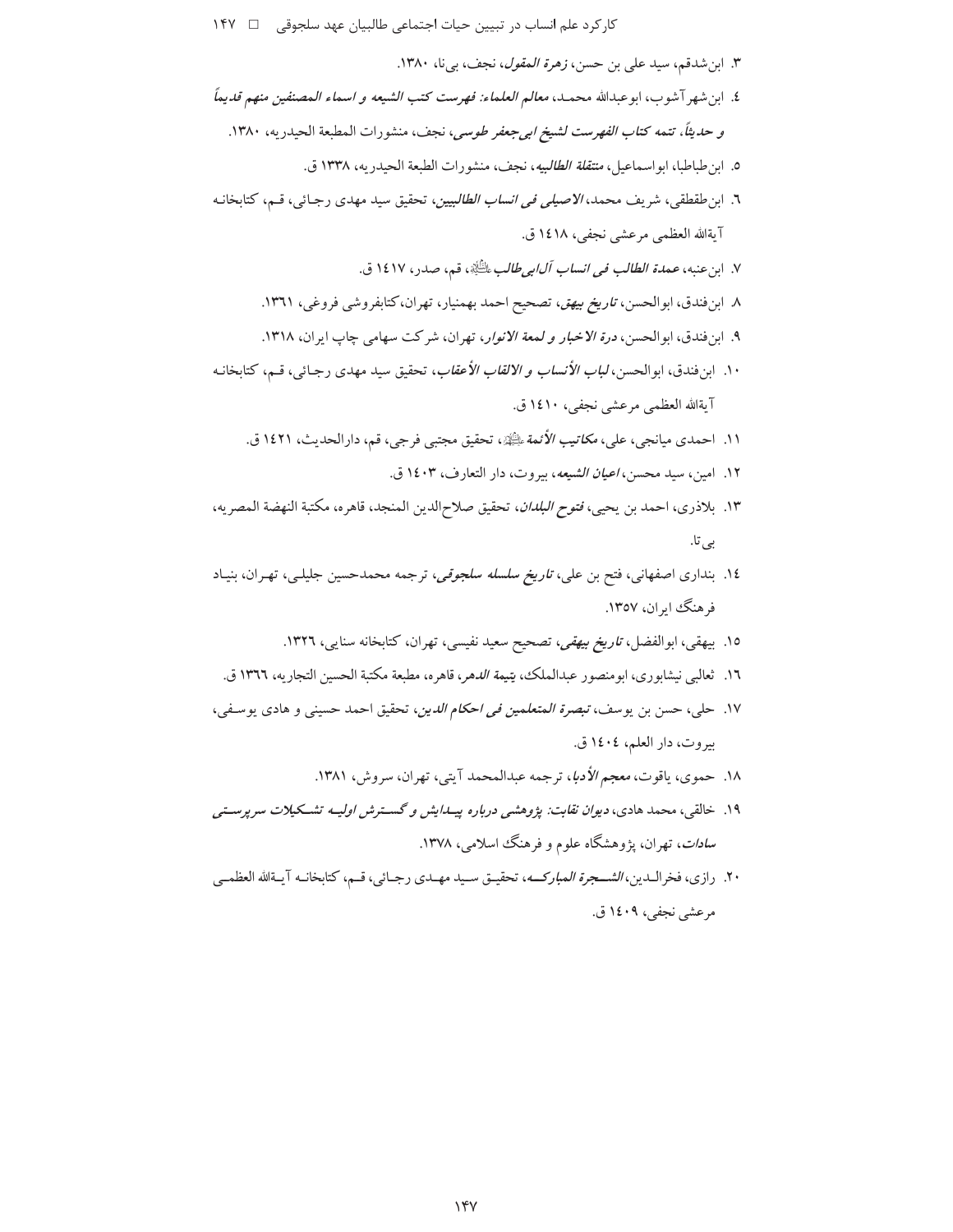- ۱۴۸ = فصلنامه علمی ـ پژوهشی تاریخ فرهنگ و تمدن اسلامی، س ۶، پاییز ۹۴، ش ۲۰
- ۲۱. راوندی، محمد بن علی، *راحة الصدور و آية السرور*، به كوشش جعفـر شـعار، تهـران، اميركبيـر،  $.1470$ 
	- ۲۲. روضاتي، محمدعلي، *جامع الأنساب*، تهران، جاويد، ۱۳۳٥.
	- ۲۳. صفدي، خليل بن ايبك، *الوافي بالوفيات*، بيروت، دار النشر فرانز شتاينر، ۱٤٠١ ق.
- ٢٤. عبيدلم ،، ابي الحسن، ت*هذيب الأنساب و نهاية الأعقاب*، تحقيق محمد كاظم محمودي، قم،كتابخانـه آيةالله العظمى مرعشى نجفى، ١٤١٣ ق.
- ٢٥. عمري، علي بن الغنائم، *المجدي في انساب الطالبيين*، تحقيق احمد مهدوي دامغاني، قم، كتابخانـه آيةالله العظمى مرعشى نجفي، ١٤٠٩ ق.
- ٢٦. قزويني رازي، عبدالجليل، *النقض، تص*حيح ميـرجلالالـدين محـدث، تهـران، انجمـن آثـار ملـي،  $.1$ ۳٥ $\Lambda$ 
	- ٢٧. قلقشندي، ابي العباس، صبح *الأعشى في صناعة الانشاء*، قاهره، مؤسسة مصرية العامه، ١٤١٨ ق.
		- ۲۸. کر دعلی، محمد، کن*وز الأجداد*، دمشق، مطبوعات مجمع علمی عربی مشرق، ۱۳۷۰.
		- ٢٩. ماوردي، ابي|لحسن، *احكام السلطانيه و الولايات الدينيه*، بيروت، دار الفكر، ١٩٩٦ م.
- ۳۰. متز، آدام، *تمدن اسلامی در قرن چهارم هجری*، ترجمه علیرضا ذکاوتی قراگزلو، تهران، امیر کبیر،  $.1177$
- ۳۱. مدرسی طباطبایی، سید حسین، «نقابت سـادات و برنامـه کـار نقیـب»، *مجلــه آینــده*، ش ۱۱ ـ ۱۰،  $NTOA$
- ٣٢. مر عشى نجفي، شهابالدين، «كشف الارتيـاب»، *لبــاب الأنســاب*، قــم، كتابخانـه آيـةالله العظمـي مرعشي نجفي، ١٤١٠ ق.
- ٣٣. مروزي الازوارقاني، اسماعيل، *الفخري في انســاب الطــالبيين*، تحقيـق سـيد مهـدي رجـائي، قـم، كتابخانه آيةالله العظمى مرعشى نجفى، ١٤٠٩ ق.
	- ٣٤. مصطفى، شاكر، *التاريخ العربي و المورخون*، بيروت، دار العلم للملايين، ١٩٧٩ م.
- ٣٥. مقريزي، تقى الدين احمد بن علي، *اتعاظ الحنفاء باخبار الائمة الفــاط*ميي*ن الخلفــاء*، قـاهره، بـي نـا، ۱٤۱۳ ق.
- ٣٦. منتجبالدين رازى، على بن بابويه، فهرست منتجب الدين، تحقيق جلالالدين محدث ارموى، قـم، مهر، ١٣٦٦.